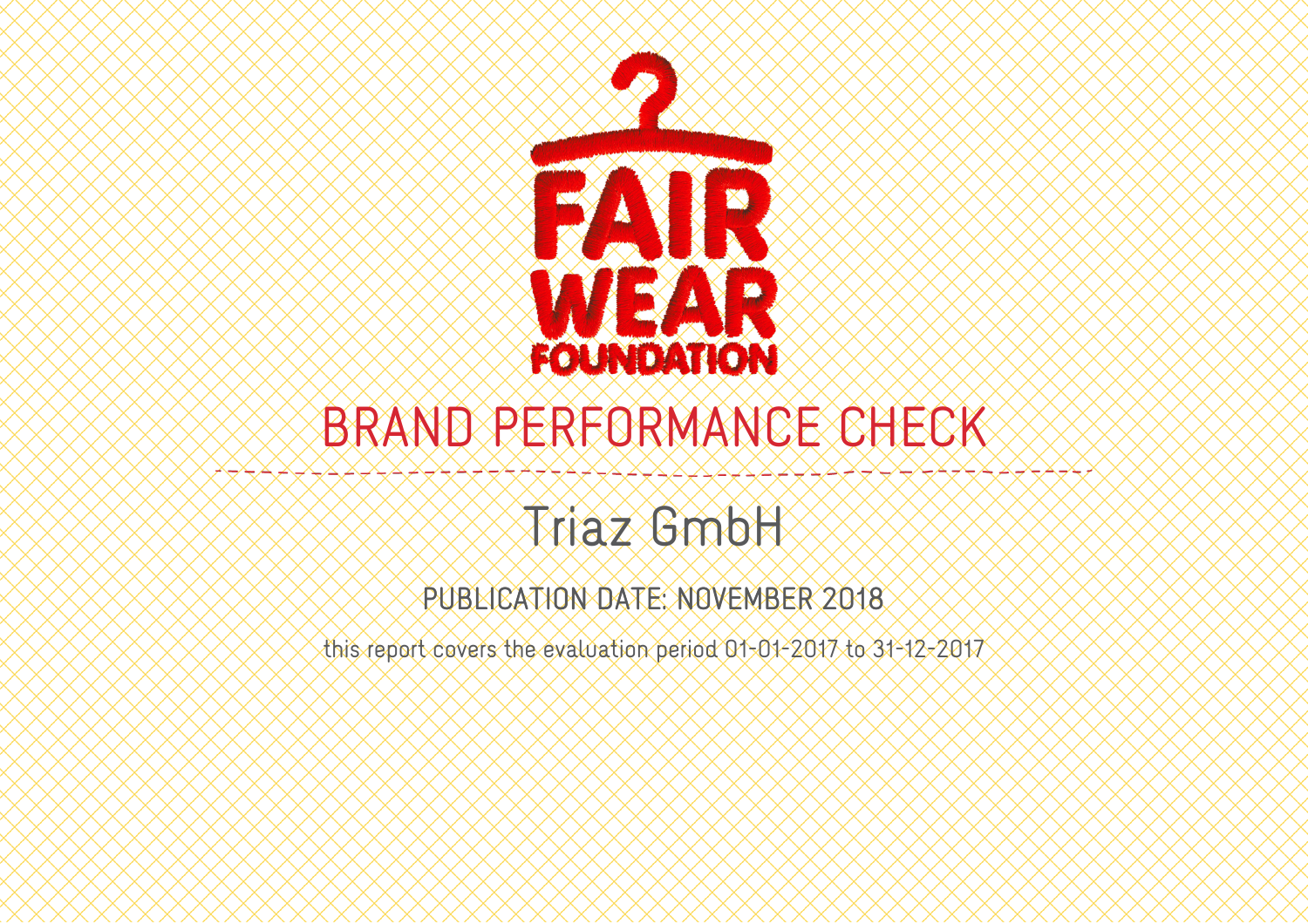#### ABOUT THE BRAND PERFORMANCE CHECK

Fair Wear Foundation believes that improving conditions for apparel product location workers requires change at many levels. Traditional efforts to improve conditions focus primarily on the product location. FWF, however, believes that the management decisions of clothing brands have an enormous influence for good or ill on product location conditions.

FWF's Brand Performance Check is a tool to evaluate and report on the activities of FWF's member companies. The Checks examine how member company management systems support FWF's Code of Labour Practices. They evaluate the parts of member company supply chains where clothing is assembled. This is the most labour intensive part of garment supply chains, and where brands can have the most influence over working conditions.

In most apparel supply chains, clothing brands do not own product locations, and most product locations work for many different brands. This means that in most cases FWF member companies have influence, but not direct control, over working conditions. As a result, the Brand Performance Checks focus primarily on verifying the efforts of member companies. Outcomes at the product location level are assessed via audits and complaint reports, however the complexity of the supply chains means that even the best efforts of FWF member companies cannot guarantee results.

Even if outcomes at the product location level cannot be guaranteed, the importance of good management practices by member companies cannot be understated. Even one concerned customer at a product location can have significant positive impacts on a range of issues like health and safety conditions or freedom of association. And if one customer at a product location can demonstrate that improvements are possible, other customers no longer have an excuse not to act. The development and sharing of these types of best practices has long been a core part of FWF's work.

The Brand Performance Check system is designed to accommodate the range of structures and strengths that different companies have, and reflects the different ways that brands can support better working conditions.

This report is based on interviews with member company employees who play important roles in the management of supply chains, and a variety of documentation sources, financial records, supplier data. The findings from the Brand Performance Check are summarized and published at www.fairwear.org. The online Brand Performance Check Guide provides more information about the indicators.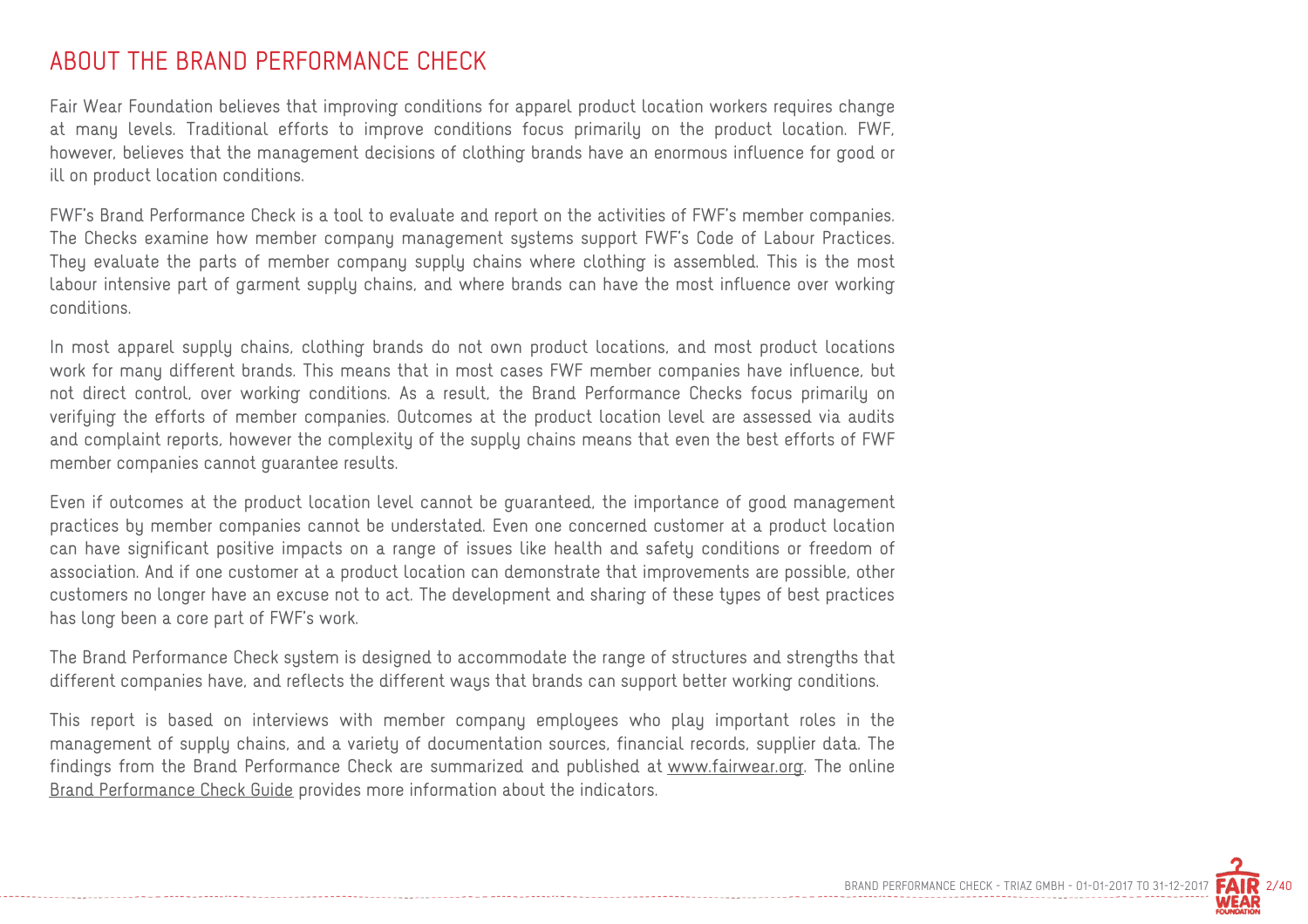## BRAND PERFORMANCE CHECK OVERVIEW

#### Triaz GmbH

#### Evaluation Period: 01-01-2017 to 31-12-2017

| MEMBER COMPANY INFORMATION                                                                |                                                                             |
|-------------------------------------------------------------------------------------------|-----------------------------------------------------------------------------|
| Headquarters:                                                                             | Freiburg im Breisgau, Germany                                               |
| Member since:                                                                             | 01-09-2011                                                                  |
| Product types:                                                                            | Fashion                                                                     |
| Production in countries where FWF is active:                                              | China, India, Macedonia, Republic of, Tunisia, Turkey                       |
| Production in other countries:                                                            | Albania, Bosnia and Herzegovina, Germany, Lithuania, Poland, Spain, Ukraine |
| <b>BASIC REQUIREMENTS</b>                                                                 |                                                                             |
| Workplan and projected production location data for upcoming year have been<br>submitted? | Yes                                                                         |
| Actual production location data for evaluation period was submitted?                      | Yes                                                                         |
| Membership fee has been paid?                                                             | Yes                                                                         |
| SCORING OVERVIEW                                                                          |                                                                             |
| % of own production under monitoring                                                      | 98%                                                                         |
| Benchmarking score                                                                        | 78                                                                          |
| Category                                                                                  | Leader                                                                      |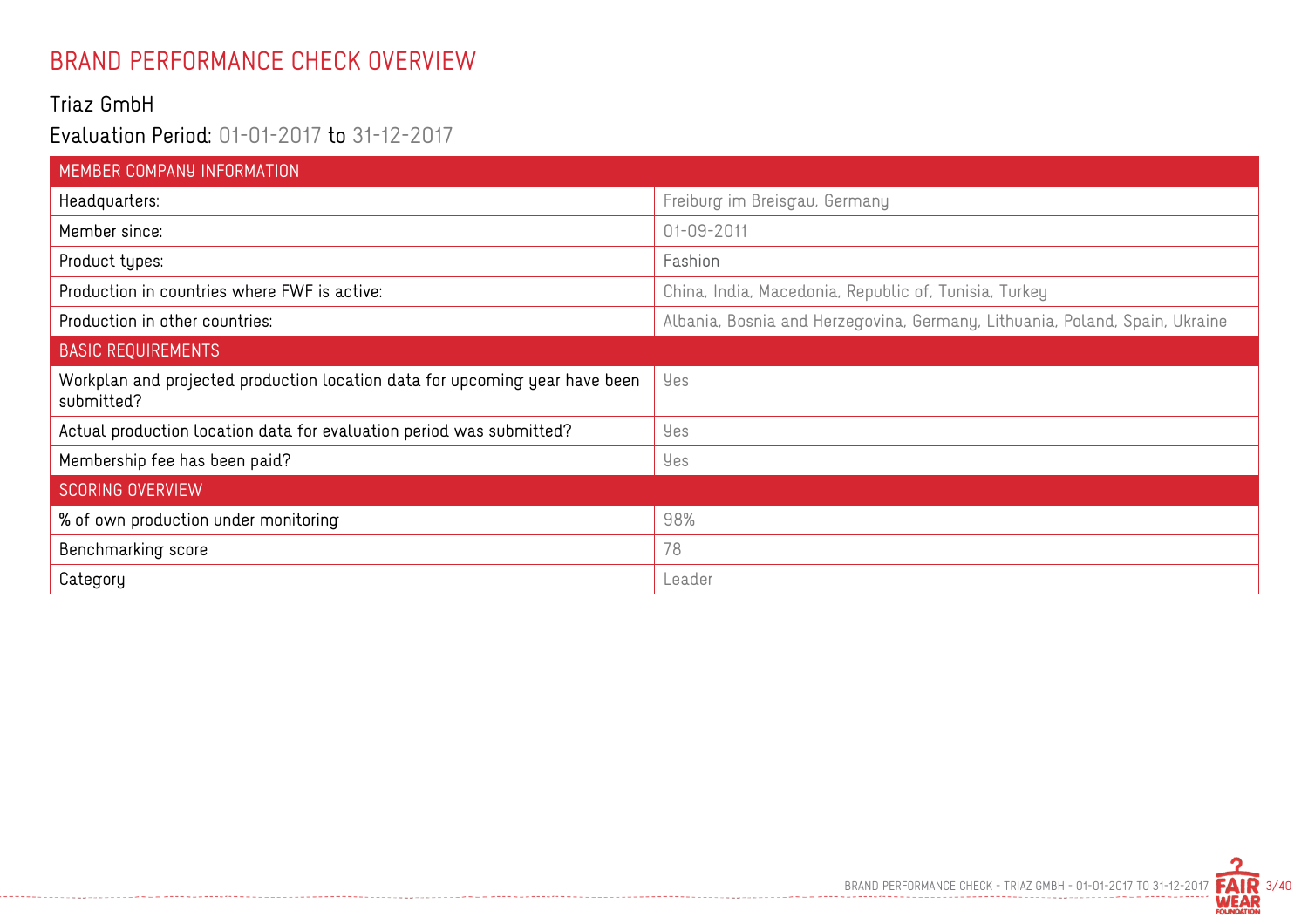#### Summary:

In 2017 Triaz has shown advanced results on performance indicators and has made exceptional progress. Triaz has monitored 98% of is own production and with a benchmarking score of 78 has been awarded the 'Leader' category again.

In the past year Triaz has made strong progress in its due diligence efforts and supplier evaluation system. Due to the creation of a Supplier Management Project team, a documented process for due diligence in sourcing, including a consistent on-boarding process for new suppliers, has been developed. This system evaluates suppliers across various categories, but the sustainability components are extremely thorough and have veto over all other departments. Additionally, Triaz has developed and conducts an annual Supplier Evaluation of all suppliers, with which it rates the suppliers' progress on social compliance issues as a key element. This is communicated openly with the suppliers and a joint action plan is developed on how to improve.

Additionally Triaz has continued its root cause analysis of excessive overtime in its supply chain, and has changed some of is practices and sourcing based on this analysis. For example, through this analysis it was discovered that one of Triaz's main supplier could not manage the small quantities that Triaz was ordering per style due to the extra time it took to convert machines. This was leading to overtime as well as lower profitability for factory. Triaz worked to increase its orders of some styles and move production of other styles to other suppliers who could accommodate. In this way the supplier was able to become more efficient. Continued analysis of excessive overtime is needed at other suppliers in Triaz's supply chain and an evaluation of the long-term impact of the changes Triaz has made should be conducted.

Triaz has also started working with suppliers on living wages by doing a wage analysis at some of its key suppliers. The initial analyses showed that, at those suppliers prices were in theory high enough to pay a living wage. However Triaz is still lacking enough detailed information on the labour minutes per style and production capacity of many suppliers to know if this is true at other suppliers and also to ensure that workers are in fact receiving a living wage. Triaz should further work with suppliers to gather more information on wages and create plans on how to take steps towards living wages.

Currently Triaz has quite a long 'tail-end' of suppliers, where they produce small quantities. FWF recommends Triaz to consolidate its supply base by determining whether suppliers where they buy less than 2% of their FOB are of strategic relevance. Shortening the tail will reduce the social compliance risks the member is exposed to and will allow the member to improve working conditions in a more efficient and effective way.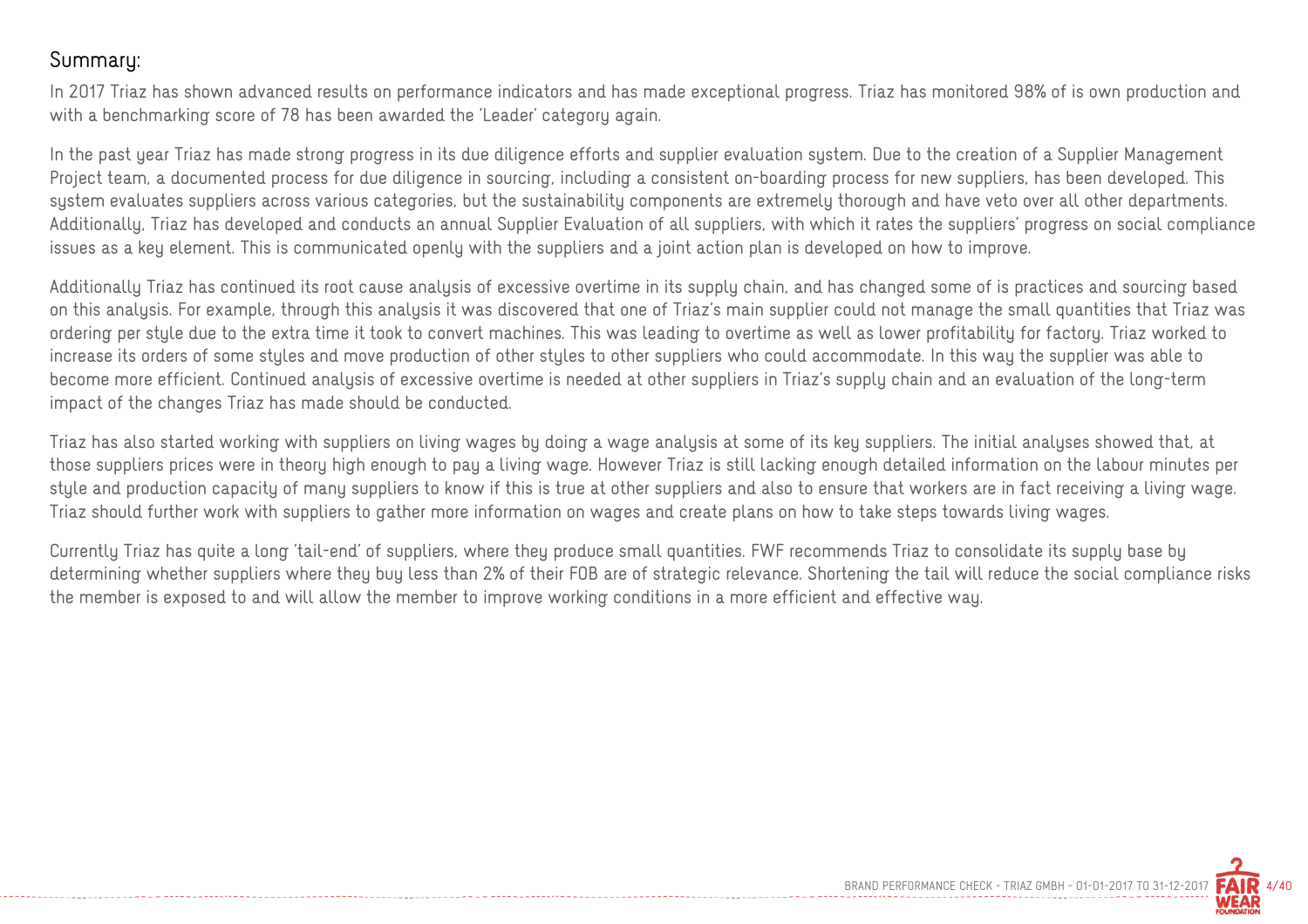#### PERFORMANCE CATEGORY OVERVIEW

Leader: This category is for member companies who are doing exceptionally well, and are operating at an advanced level. Leaders show best practices in complex areas such as living wages and freedom of association.

Good: It is FWF's belief that member companies who are making a serious effort to implement the Code of Labour Practices—the vast majority of FWF member companies—are 'doing good' and deserve to be recognized as such. They are also doing more than the average clothing company, and have allowed their internal processes to be examined and publicly reported on by an independent NGO. The majority of member companies will receive a 'Good' rating.

Needs Improvement: Member companies are most likely to find themselves in this category when major unexpected problems have arisen, or if they are unable or unwilling to seriously work towards CoLP implementation. Member companies may be in this category for one year only after which they should either move up to Good, or will be moved to suspended.

Suspended: Member companies who either fail to meet one of the Basic Requirements, have had major internal changes which means membership must be put on hold for a maximum of one year, or have been in Needs Improvement for more than one year. Member companies may remain in this category for one year maximum, after which termination proceedings will come into force.

Categories are calculated based on a combination of benchmarking score and the percentage of own production under monitoring. The specific requirements for each category are outlined in the Brand Performance Check Guide.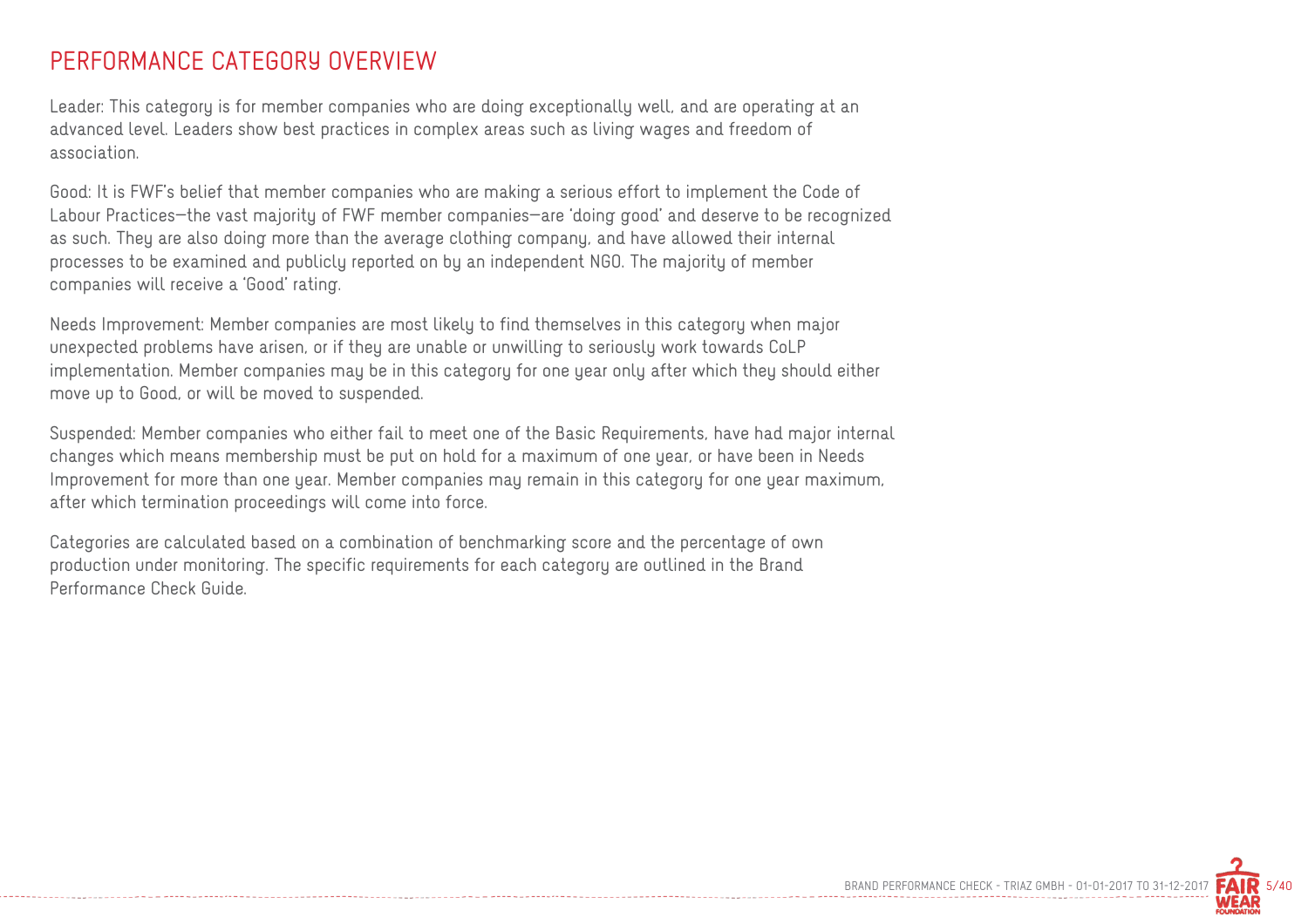## 1. PURCHASING PRACTICES

| <b>PERFORMANCE INDICATORS</b>                                                                                                       | <b>RESULT</b> | RELEVANCE OF INDICATOR                                                                                                                                                           | <b>DOCUMENTATION</b>                                   | SCORE MAX | <b>MIN</b> |
|-------------------------------------------------------------------------------------------------------------------------------------|---------------|----------------------------------------------------------------------------------------------------------------------------------------------------------------------------------|--------------------------------------------------------|-----------|------------|
| 1.1a Percentage of production volume from<br>production locations where member company<br>buys at least 10% of production capacity. | 71%           | Member companies with less than 10% of a<br>production location's production capacity<br>generally have limited influence on<br>production location managers to make<br>changes. | Supplier information<br>provided by member<br>company. |           |            |

Comment: At four of it's main suppliers, and a number of smaller suppliers, Triaz buys at least 10% of the production capacity, and at two of these suppliers, it makes up over 50% of the location's capactiy.

| PERFORMANCE INDICATORS                                                                                                        | <b>RESULT</b> | RELEVANCE OF INDICATOR                                                                                                                                                                                                                                                                                                                         | <b>DOCUMENTATION</b>                                      | SCORE | MAX | <b>MIN</b> |
|-------------------------------------------------------------------------------------------------------------------------------|---------------|------------------------------------------------------------------------------------------------------------------------------------------------------------------------------------------------------------------------------------------------------------------------------------------------------------------------------------------------|-----------------------------------------------------------|-------|-----|------------|
| 1.1b Percentage of production volume from<br>production locations where member company<br>buys less than 2% of its total FOB. | 11%           | FWF provides incentives to clothing brands to<br>consolidate their supplier base, especially at<br>the tail end, as much as possible, and<br>rewards those members who have a small tail<br>end. Shortening the tail end reduces social<br>compliance risks and enhances the impact of<br>efficient use of capital and remediation<br>efforts. | Production location<br>information as<br>provided to FWF. |       | 4   | 0          |

Comment: 11% of Triaz's FOB production comes from locations where it buys less than 2% of it's FOB, spread over 18 locations.

Recommendation: FWF recommends Triaz to consolidate its supply base by limiting the number of suppliers in its 'tail end'. To achieve this, Triaz should determine whether suppliers where they buy less than 2% of their FOB are of strategic relevance. Shortening the tail will reduce the social compliance risks the member is exposed to and will allow the member to improve working conditions in a more efficient and effective way.

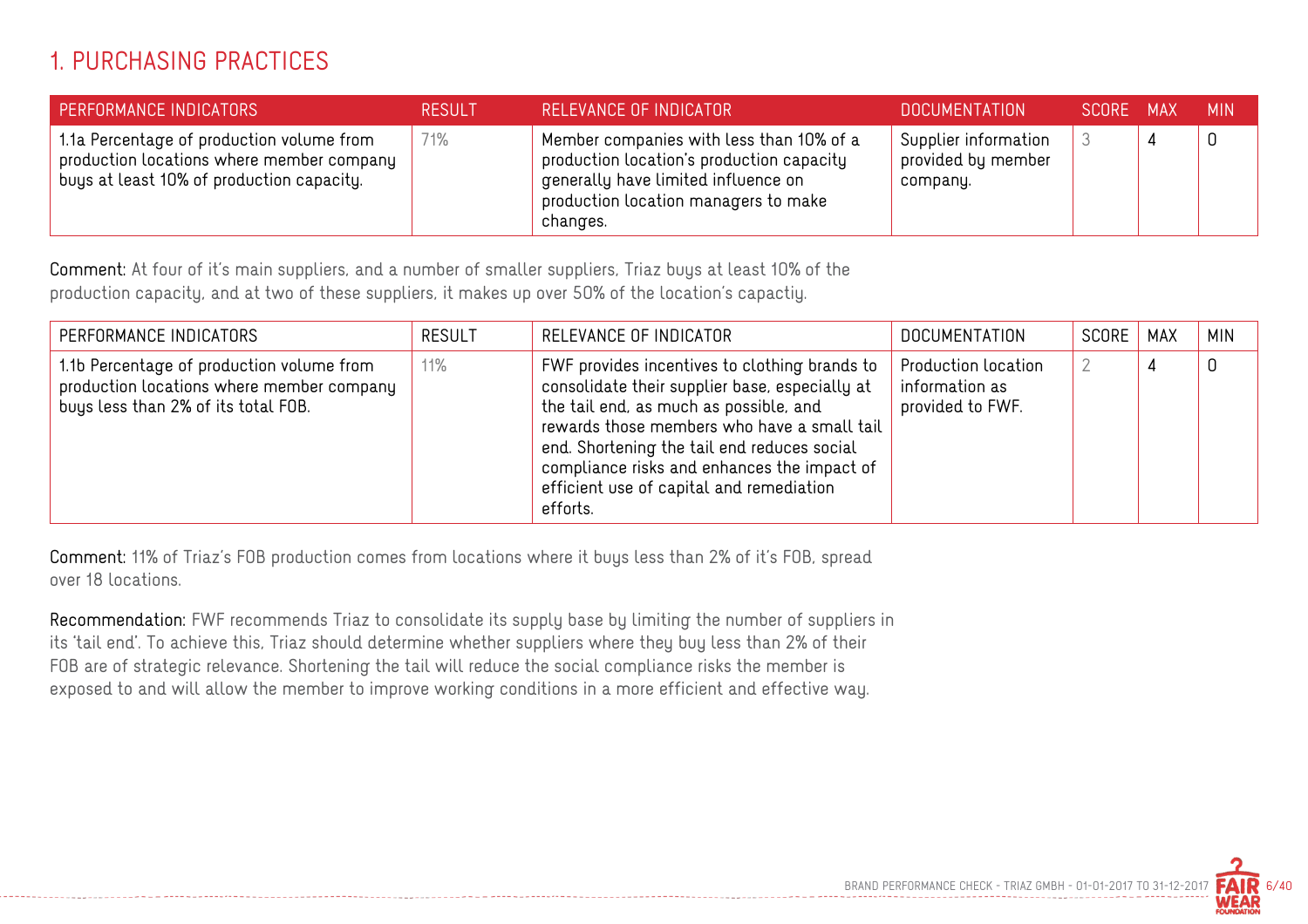| PERFORMANCE INDICATORS                                                                                                                 | <b>RESULT</b> | RELEVANCE OF INDICATOR                                                                                                                                                         | DOCUMENTATION                                          | SCORE | MAX | <b>MIN</b> |
|----------------------------------------------------------------------------------------------------------------------------------------|---------------|--------------------------------------------------------------------------------------------------------------------------------------------------------------------------------|--------------------------------------------------------|-------|-----|------------|
| 1.2 Percentage of production volume from<br>production locations where a business<br>relationship has existed for at least five years. | 87%           | Stable business relationships support most<br>aspects of the Code of Labour Practices, and<br>give production locations a reason to invest in<br>improving working conditions. | Supplier information<br>provided by member<br>company. |       |     |            |

Comment: Triaz values long-term relationships with suppliers, and has had a relationship of over five years with suppliers making up 87% of it's total FOB.

| PERFORMANCE INDICATORS                                                                                                                                             | RESULT | RELEVANCE OF INDICATOR                                                                                                                                  | DOCUMENTATION                | SCORE | <b>MAX</b> | <b>MIN</b> |
|--------------------------------------------------------------------------------------------------------------------------------------------------------------------|--------|---------------------------------------------------------------------------------------------------------------------------------------------------------|------------------------------|-------|------------|------------|
| 1.3 All new production locations are required<br>to sign and return the questionnaire with the<br>Code of Labour Practices before first bulk<br>orders are placed. | yes.   | The CoLP is the foundation of all work<br>between production locations and brands,<br>and the first step in developing a<br>commitment to improvements. | Signed CoLPs are on<br>file. |       |            |            |

Comment: Eight new suppliers were added to Triaz's supply chain in 2017, and all signed and returned the questionnaire before orders were placed.

| PERFORMANCE INDICATORS                                                                                                | <b>RESULT</b> | RELEVANCE OF INDICATOR                                                                                    | <b>DOCUMENTATION</b>                                                                                | SCORE | MAX | <b>MIN</b> |
|-----------------------------------------------------------------------------------------------------------------------|---------------|-----------------------------------------------------------------------------------------------------------|-----------------------------------------------------------------------------------------------------|-------|-----|------------|
| 1.4 Member company conducts human rights<br>due diligence at all (new) production<br>locations before placing orders. | Advanced      | Due diligence helps to identify, prevent and<br>mitigate potential human rights problems at<br>suppliers. | Documentation may<br>include pre-audits,<br>existing audits, other<br>types of risk<br>assessments. |       |     | 0          |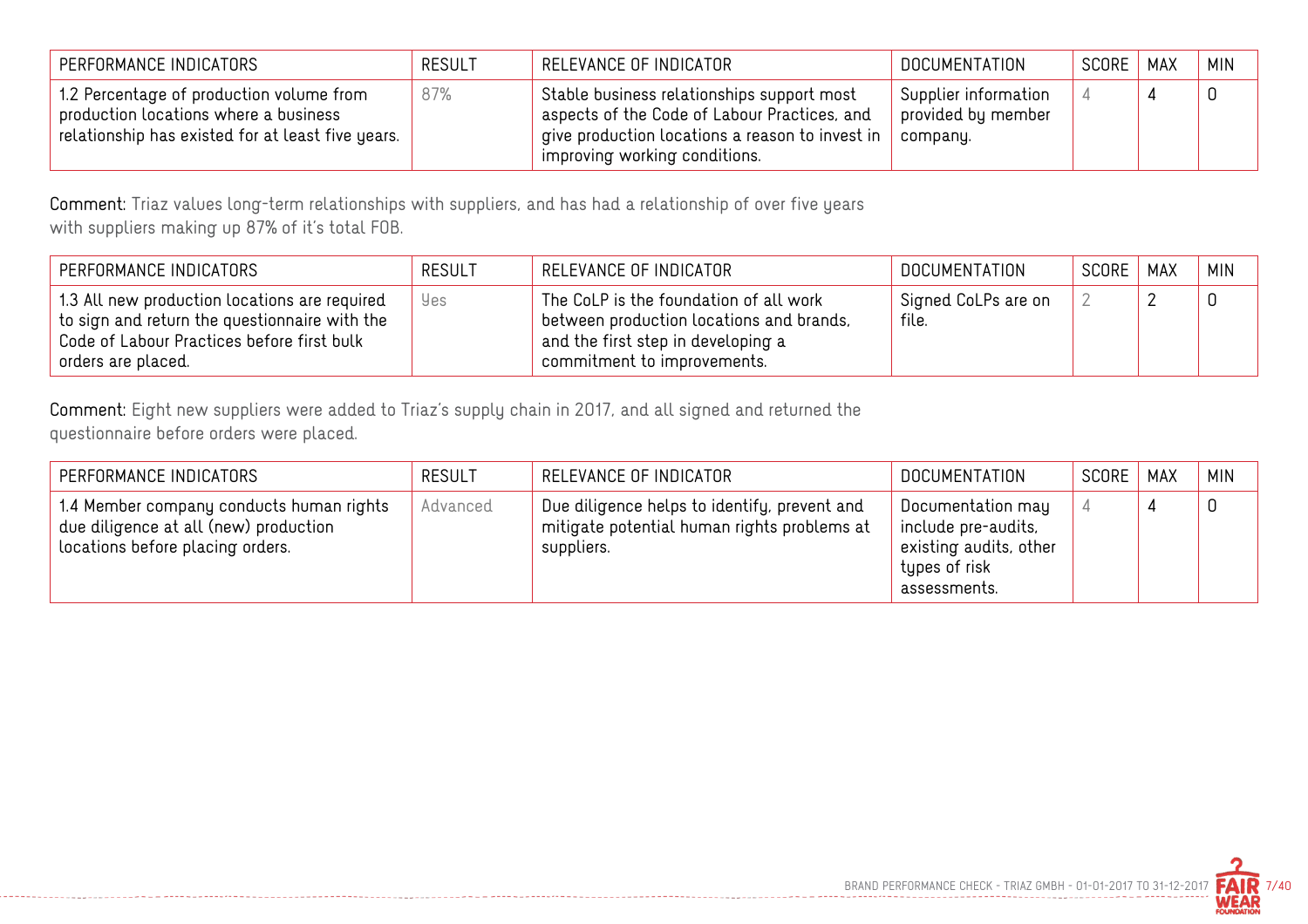Comment: Triaz has developed and documented the due diligence process that must be undertaken prior to starting production at any new locations. In 2017 they further formalised this on-boarding process and created a checklist system on their internal wiki page for each new potential supplier. This step-by-step process outlines what each department involved in sourcing and production must do in detail. The CSR department is the first point of check (after the buyers identify a potential location), and their due diligence includes identifying country-specific risks, checking for and collecting previous audits, sending and explaining the Code of Labour Practice, and receiving a completed questionnaire. Additionally, a potential new production location is always visited by a Triaz staff member prior to starting production. In addition to human rights due diligence, Triaz has a stringent due diligence process for checking ecological requirements. In this process, the CSR team has ultimate veto power on supplier selection. Regardless of if the other departments want to proceed with a supplier, if the CSR team has reason to believe that the supplier is not committed to the Code of Labour Practices or unable to fulfill Triaz's requirements, they will not start working there.

| PERFORMANCE INDICATORS                                                                                      | <b>RESULT</b>                                   | RELEVANCE OF INDICATOR                                                                                                                    | DOCUMENTATION                                                                               | SCORE | MAX | <b>MIN</b> |
|-------------------------------------------------------------------------------------------------------------|-------------------------------------------------|-------------------------------------------------------------------------------------------------------------------------------------------|---------------------------------------------------------------------------------------------|-------|-----|------------|
| 1.5 Production location compliance with Code<br>of Labour Practices is evaluated in a<br>systematic manner. | Yes, and<br>leads to<br>production<br>decisions | A systemic approach is required to integrate<br>social compliance into normal business<br>processes, and supports good<br>decisionmaking. | Documentation of<br>systemic approach:<br>rating systems,<br>checklists, databases,<br>etc. |       |     |            |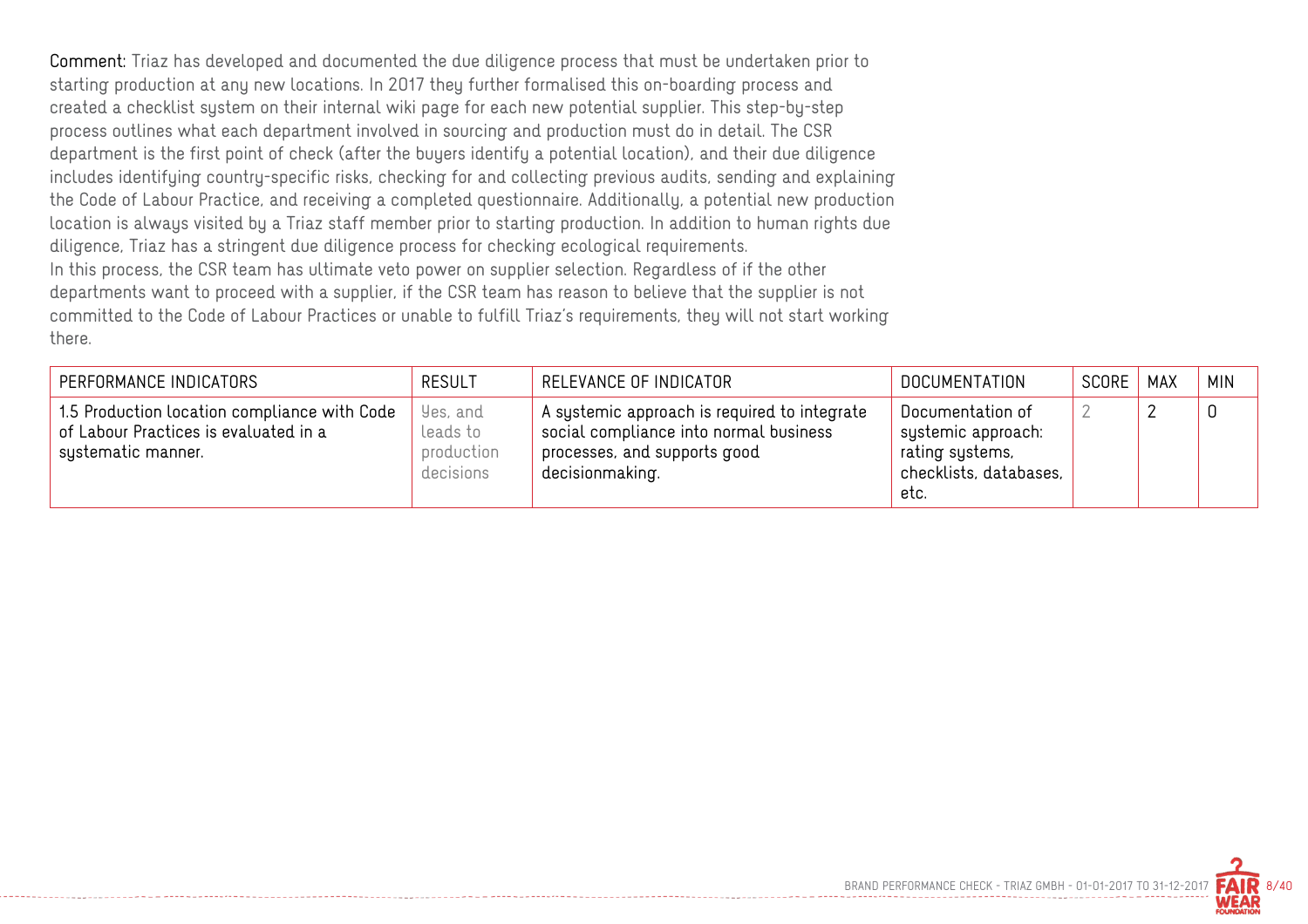Comment: In 2017 Triaz further refined its Supplier Rating System to support its annual evaluation of all suppliers. In this system, every department who works with suppliers fills out a series of indicators developed based on criteria relevant to them for each supplier. The CSR department's criteria on social compliance include progress on remediation of CAPs, responsiveness of the supplier, and willingness to improve. These weighted scores result in a rating for each supplier which are discussed by the Supplier Management Project team who develop comments and areas of improvement for the supplier. This is then shared with each supplier with concrete actions and timelines, and one staff member of Triaz is responsible for working with the supplier on these. Again, the CSR department has ultimate veto power - if a supplier is failing to improve on social compliance issues or is unwilling to cooperate, the CSR department can initiate an exit strategy with that supplier.

Although there is not yet written criteria for rewards based on these ratings, suppliers with higher ratings are generally given more orders, or Triaz works with them more closely on how to further support their work. There has not yet been a case where this rating system leads to less orders or an exit from a supplier, as Triaz emphasizes jointly working with suppliers on gradual improvements.

| PERFORMANCE INDICATORS                                                                       | <b>RESULT</b>                                 | RELEVANCE OF INDICATOR                                                                                                                         | <b>DOCUMENTATION</b>                            | <b>SCORE</b> | <b>MAX</b> | <b>MIN</b> |
|----------------------------------------------------------------------------------------------|-----------------------------------------------|------------------------------------------------------------------------------------------------------------------------------------------------|-------------------------------------------------|--------------|------------|------------|
| 1.6 The member company's production<br>planning systems support reasonable working<br>hours. | Strong,<br>integrated<br>systems in<br>place. | Member company production planning<br>systems can have a significant impact on the<br>levels of excessive overtime at production<br>locations. | Documentation of<br>robust planning<br>systems. |              |            |            |

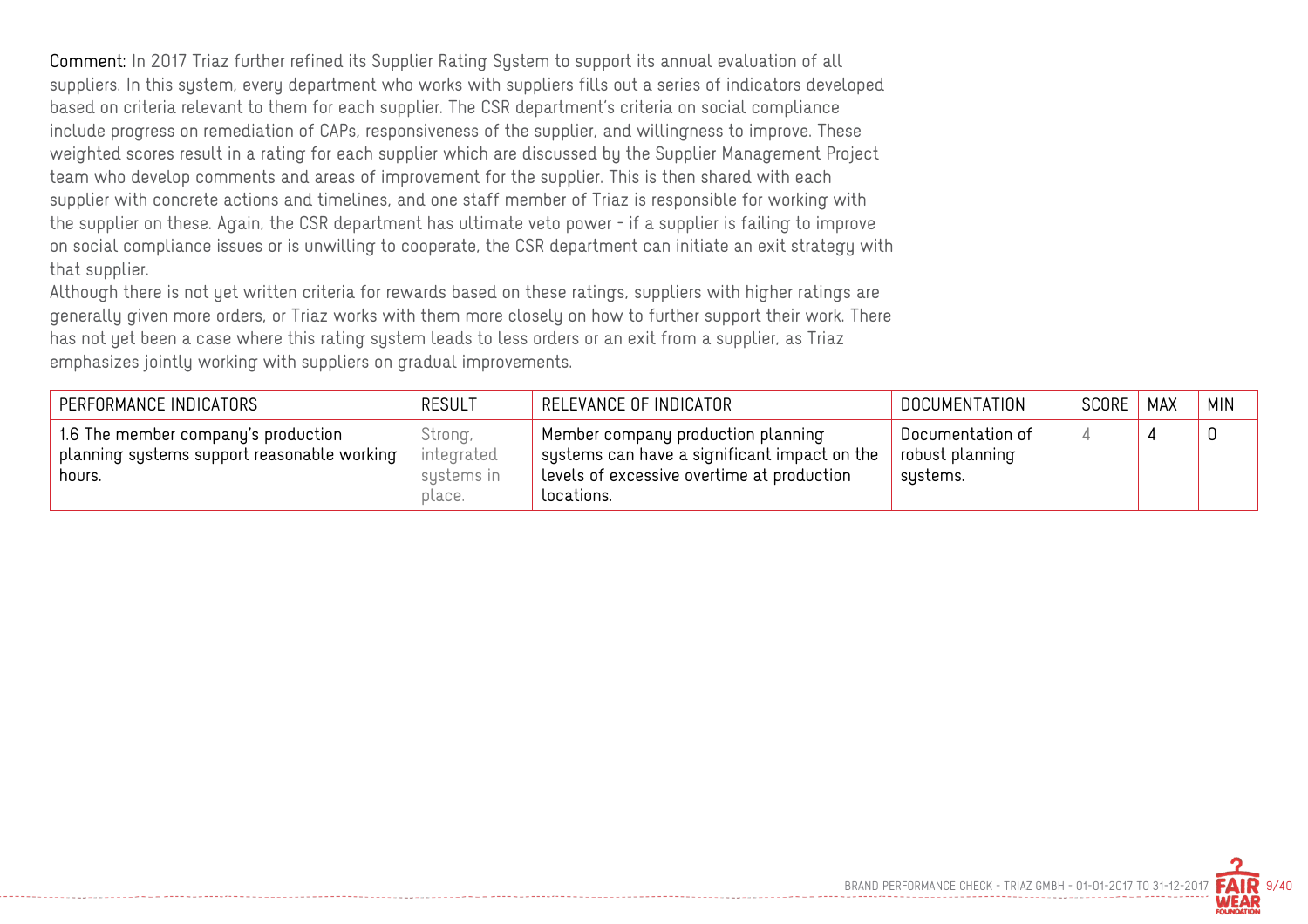Comment: Triaz works very closely with its suppliers on the production planning for all its garments. Although the process differs slightly per supplier (depending on their way of working), the process is consultative and involves open dialogue. Triaz works with each supplier individually to determine deadlines and does not generally penalise suppliers for late deliveries. The exception to this is its supplier in Bosnia, where after working extensively with the supplier on production planning, Triaz still felt it needed a way to reinforce the deadlines. There is now a clause in the contract with this supplier giving the supplier two chances to revise the deadline before which there may be a financial penalty imposed. Triaz has not yet enforced this clause. At its main supplier in China, responsible for 11% of its total FOB, Triaz creates an annual plan of orders per month based on its knowledge of the maximum production capacity per month, trying to spread the orders out evenly throughout the year. This plan is then discussed with the supplier, who gives feedback and adjustments are made when necessary. When the supplier is unable to deliver (in 2017 for example due to staff changes), Triaz adjusts its deadlines and does not put pressure on its supplier, often to the detriment of not having stules in stock when its season starts.

At its main supplier in Bosnia where 27% of Triaz's FOB is produced, Triaz has worked extremely closely on production planning, both by adjusting its own timelines, but also by providing training to the supplier on how to do proper planning. To further help, Triaz tries to ensure that the materials needed for the entire uear are at the supplier at the beginning of the year so that there are no delays caused by waiting for materials. Triaz knows the production capacity of this supplier via an extensive root cause analysis.

| PERFORMANCE INDICATORS                                                             | <b>RESULT</b>       | RELEVANCE OF INDICATOR                                                                                                                                                                                         | <b>DOCUMENTATION</b>                                                                                                                                                                                                        | SCORE | MAX | <b>MIN</b> |
|------------------------------------------------------------------------------------|---------------------|----------------------------------------------------------------------------------------------------------------------------------------------------------------------------------------------------------------|-----------------------------------------------------------------------------------------------------------------------------------------------------------------------------------------------------------------------------|-------|-----|------------|
| 1.7 Degree to which member company<br>mitigates root causes of excessive overtime. | Advanced<br>efforts | Some production delays are outside of the<br>control of member companies; however there<br>are a number of steps that can be taken to<br>address production delays without resorting<br>to excessive overtime. | Evidence of how<br>member responds to<br>excessive overtime<br>and strategies that<br>help reduce the risk<br>of excessive overtime,<br>such as: root cause<br>analysis, reports,<br>correspondence with<br>factories, etc. | 6     | b   | 0          |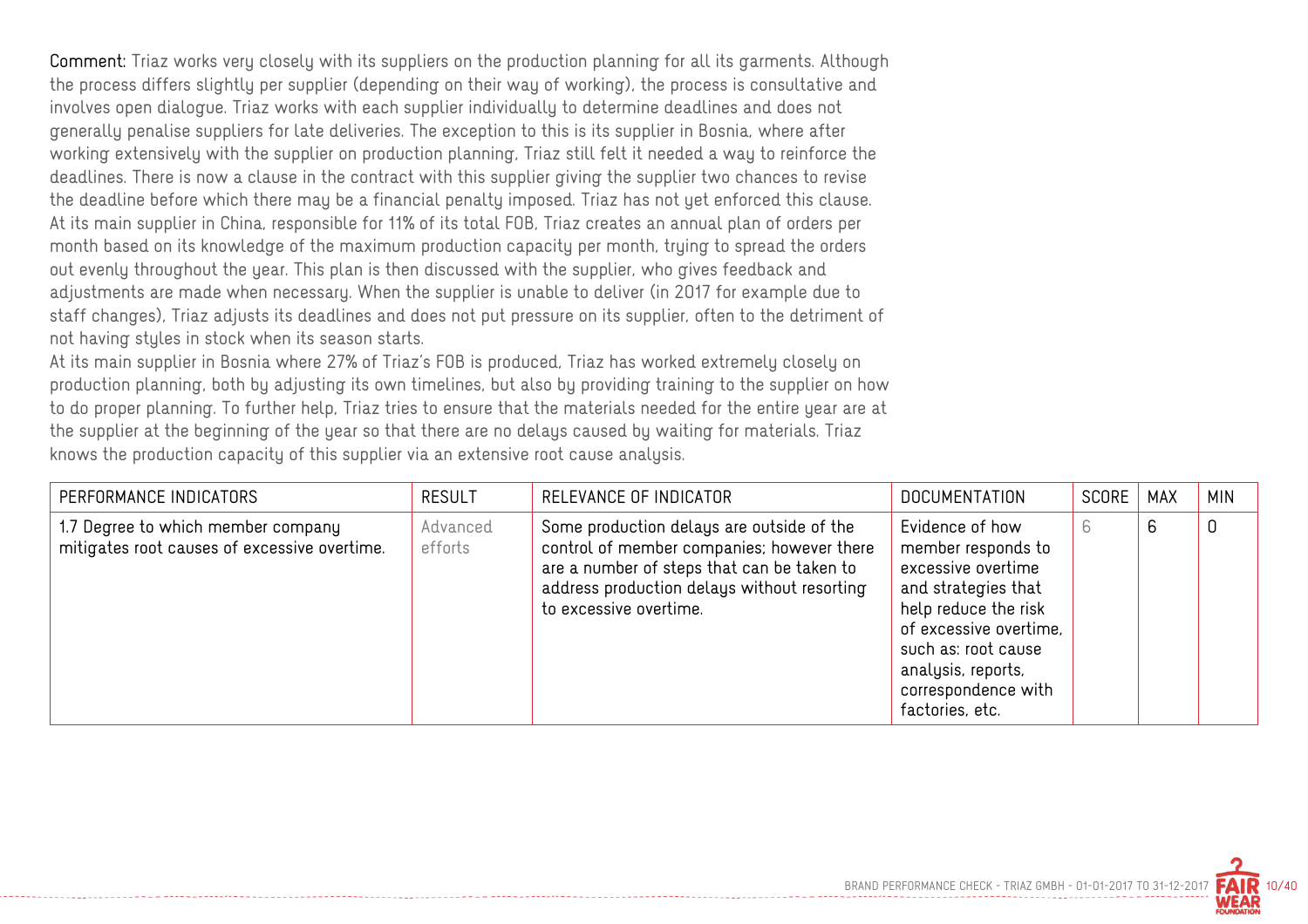Comment: Despite Triaz's efforts, excessive overtime was found during the past audits at three of it's suppliers.

At its supplier in Turkey, Triaz did a root cause analysis of why excessive overtime was occuring following the last audit. Through discussions with and visits to the factory it was discovered that the factory lacked enough knitting machines to produce Triaz's orders within regular working hours. Because Triaz knows the labour minutes of all styles produced here, it calculated what the gap was between what was possible with the current machines and what was needed to fill orders. Based on this it was clear that two new five gauge machines were needed and Triaz supported the supplier in purchasing a second-hand machine and converting a different existing machine. When checking a few months later, the factory confirmed that it could now fill orders and even take on more orders in these styles.

After conducing a root cause analysis of overtime at its supplier in Bosnia in 2016, in 2017 Triaz hired a consultant to deliver a training on production planning, as one of the reasons for overtime appeared to be a lack of forecasting and proper planning by the supplier. This training helped uncover more challenges that the supplier was having, such as not being equipped to produce using certain materials and that Triaz's orders were too low per style which cost them extra time, as the machines needed to be converted depending on the style of garment. This impacted the factory's ability to be profitable, as the efficiency was lower. In 2017 Triaz worked closely with the supplier and the buying department on this and ultimately increased the number of garments ordered per style so that the factory needed to convert the machines less often, freeing up more time for production. For styles where this was not possible, Triaz either discontinued the style from its collection or moved it to other locations where possible. Through this process it was discovered that it didn't make sense for this supplier to produce using certain types of materials, so this production was moved elsewhere. By working with its supplier on this process and adjusting its own planning Triaz was able to help the supplier reduce pressure on workers by improving efficiencies. It has not yet been verified whether these efforts have led to reduced overtime.

At its own factory in China (50% ownership), Triaz has also worked closely with the supplier on its own internal planning as well and spread the orders out more evenly throughout the year. At this supplier they are now receiving overtime reports every three months to ensure that no excessive overtime is ongoing.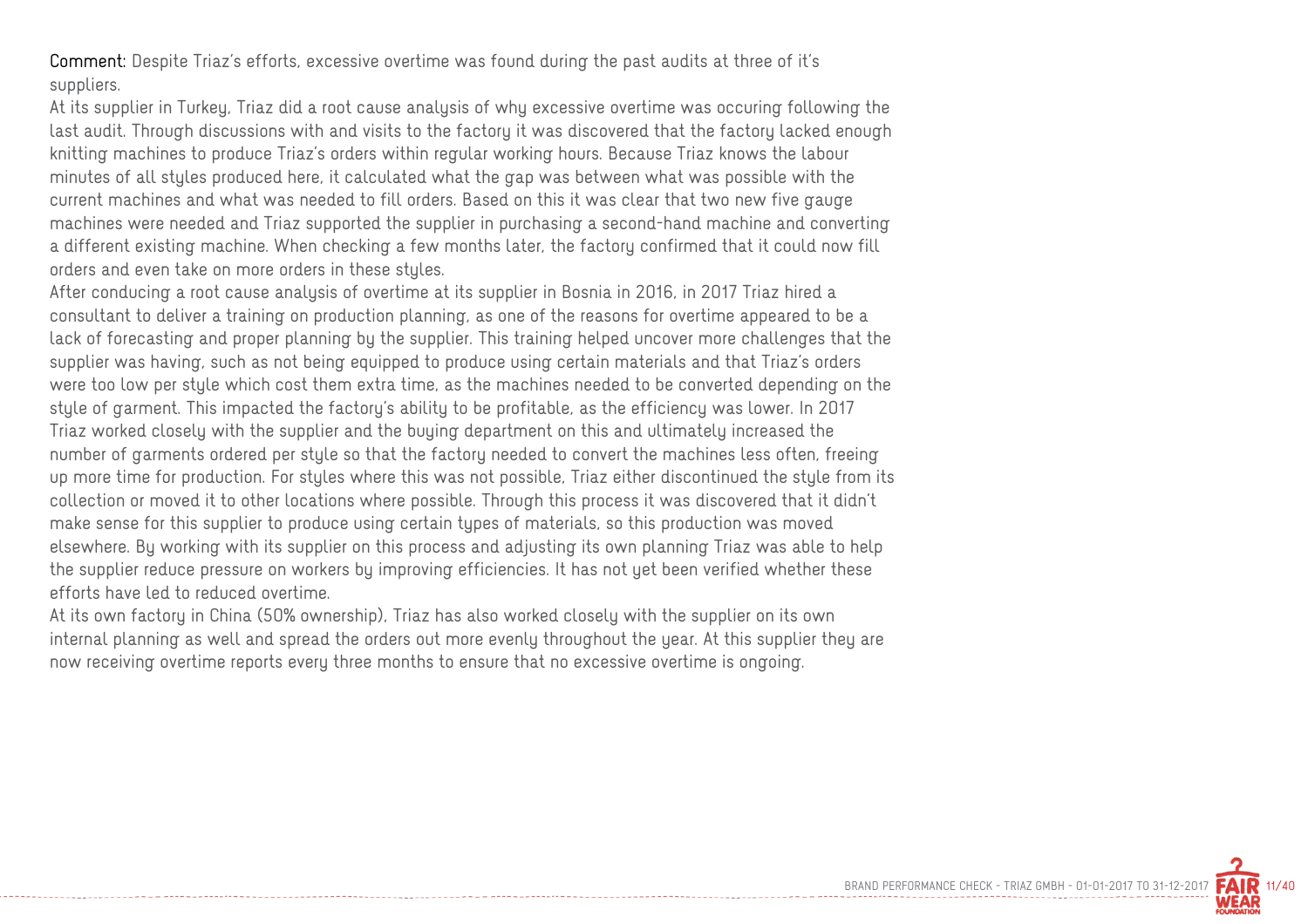| PERFORMANCE INDICATORS                                                                                                    | <b>RESULT</b>           | RELEVANCE OF INDICATOR                                                                                                                                        | DOCUMENTATION                                                                           | SCORE | MAX | MIN |
|---------------------------------------------------------------------------------------------------------------------------|-------------------------|---------------------------------------------------------------------------------------------------------------------------------------------------------------|-----------------------------------------------------------------------------------------|-------|-----|-----|
| 1.8 Member company's pricing policy allows<br>for payment of at least the legal minimum<br>wages in production countries. | Country-level<br>policy | The first step towards ensuring the payment<br>of minimum wages - and towards<br>implementation of living wages - is to know<br>the labour costs of garments. | Formal systems to<br>calculate labour<br>costs on per-product<br>or country/city level. |       |     |     |

Comment: Triaz has a pricing policy in place which states that price cannot be the main reason for working with a supplier, that price pressure should never be put on a supplier and that none of Triaz's buyers wages or bonuses should be linked to margins. Additionally, pricing is not part of the supplier rating system which Triaz uses to evaluate supplier performance annually. Triaz accepts prices set by its suppliers.

Triaz is aware of minimum wages in the countries it produces and the CSR department provides this information to the purchasing department for them to know if the prices will cover the minimum wages based on the prices per garment. The direct labour costs are known per style for some suppliers, but not all. Where they are not known direct labour costs cannot be compared against minimum wage levels to ensure payment is sufficient.

In 2017 Triaz discovered that the holiday pay for workers had not been paid out at one of its suppliers. Triaz dedicated a significant amount of time to working with both the agent and factory on how to ensure these wages would be paid. In the end Triaz and its agent paid the holiday pay for all workers for 2017 and supported the supplier in analysing his own systems to ensure that moving forward the factory was able to pay these wages. It was verified during the first quarter of 2018 that the first portion of holiday wages due had been paid by the factory.

Recommendation: As an advanced step, Triaz should continue working to have increased transparency in costing and productivity in order to gain insight in the labour costs per product. This forms the basis for ensuring enough is paid to cover at least minimum wage and for making steps towards living wages.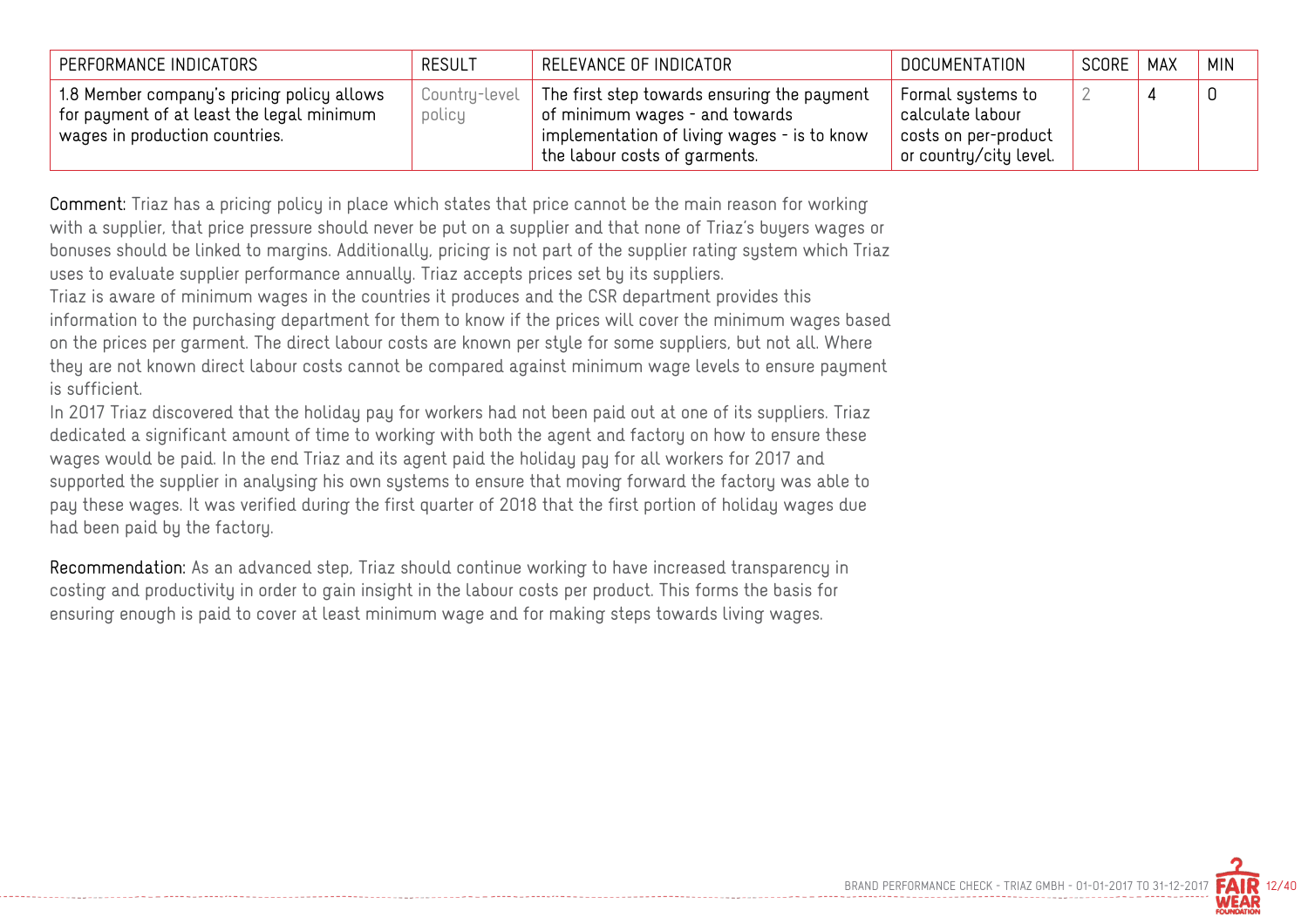| PERFORMANCE INDICATORS                                                                | <b>RESULT</b>        | RELEVANCE OF INDICATOR                                                                                                                                              | <b>DOCUMENTATION</b>                                                                                                                                  | SCORE | MAX | <b>MIN</b> |
|---------------------------------------------------------------------------------------|----------------------|---------------------------------------------------------------------------------------------------------------------------------------------------------------------|-------------------------------------------------------------------------------------------------------------------------------------------------------|-------|-----|------------|
| 1.9 Member company actively responds if<br>suppliers fail to pay legal minimum wages. | No data<br>available | If a supplier fails to pay minimum wage, FWF<br>member companies are expected to hold<br>management of the supplier accountable for<br>respecting local labour law. | Complaint reports,<br>CAPs, additional<br>emails, FWF audit<br>reports or other<br>documents that show<br>minimum wage issue<br>is reported/resolved. | N/A   | 2   | $-2$       |

Comment: During an audit at one of Triaz's suppliers in India, the supplier was unwilling to be transparent about wages and therefore the information could not be checked and verified. Due to this, there is not enough data available to score this indicator.

| PERFORMANCE INDICATORS                                                   | <b>RESULT</b> | RELEVANCE OF INDICATOR                                                                                                                                                                                                                           | DOCUMENTATION                                                                                                              | SCORE | MAX | <b>MIN</b>     |
|--------------------------------------------------------------------------|---------------|--------------------------------------------------------------------------------------------------------------------------------------------------------------------------------------------------------------------------------------------------|----------------------------------------------------------------------------------------------------------------------------|-------|-----|----------------|
| 1.10 Evidence of late payments to suppliers by $ $ No<br>member company. |               | Late payments to suppliers can have a<br>negative impact on production locations and<br>their ability to pay workers on time. Most<br>garment workers have minimal savings, and<br>even a brief delay in payments can cause<br>serious problems. | Based on a complaint<br>or audit report; review<br>of production location<br>and member<br>company financial<br>documents. |       | υ   | $\blacksquare$ |

| PERFORMANCE INDICATORS                                                                                                                                                        | <b>RESULT</b>                            | RELEVANCE OF INDICATOR                                                                            | <b>DOCUMENTATION</b>                                                                           | SCORE | MAX | <b>MIN</b> |
|-------------------------------------------------------------------------------------------------------------------------------------------------------------------------------|------------------------------------------|---------------------------------------------------------------------------------------------------|------------------------------------------------------------------------------------------------|-------|-----|------------|
| 1.11 Degree to which member company<br>assesses root causes of wages lower than<br>living wages with suppliers and takes steps<br>towards the implementation of living wages. | Production<br>location level<br>approach | Sustained progress towards living wages<br>requires adjustments to member companies'<br>policies. | Documentation of<br>policy assessments<br>and/or concrete<br>progress towards<br>living wages. |       |     |            |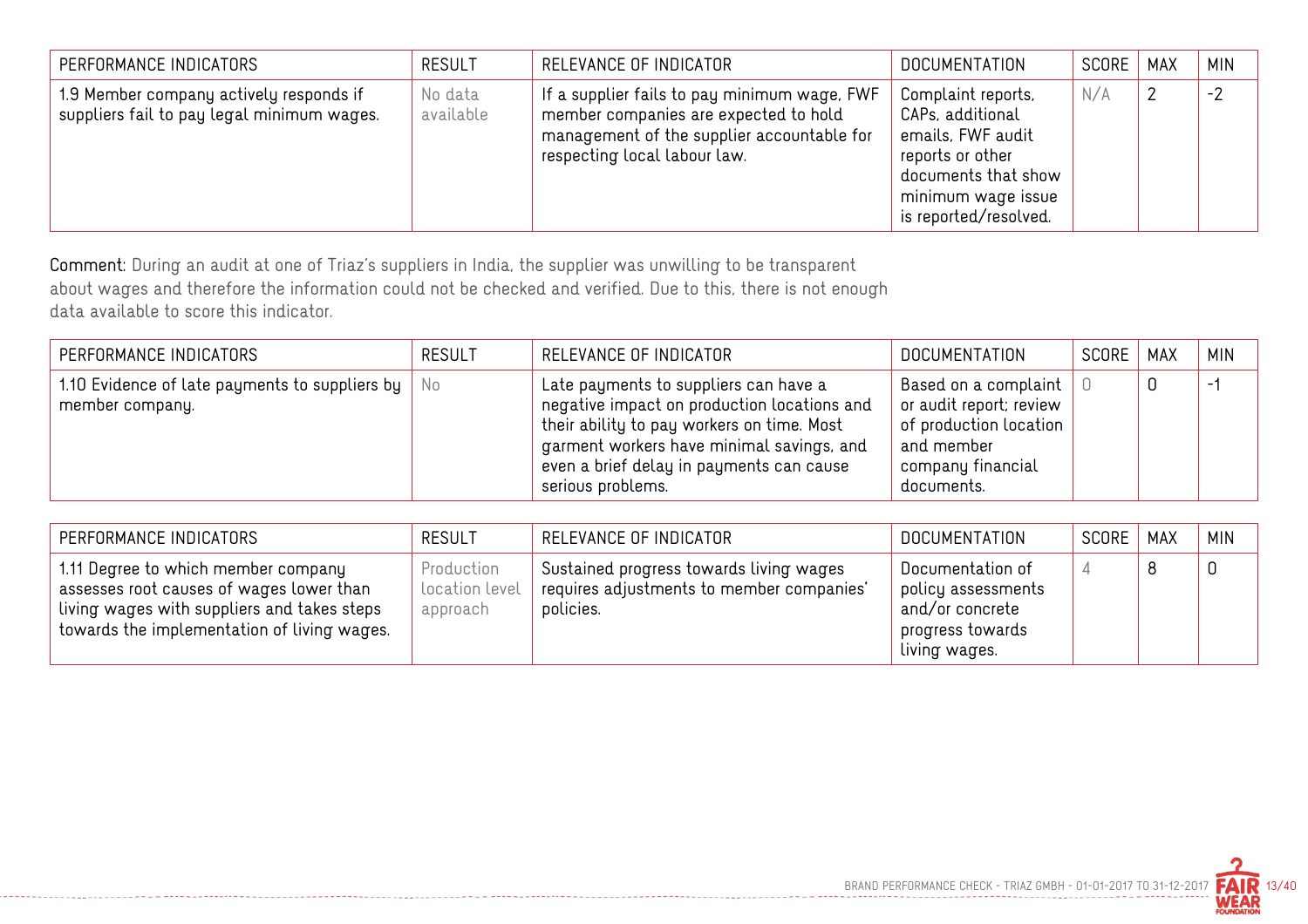Comment: Triaz has done a wage analysis at four of its key suppliers, which includes comparing the current prices paid per style to the Asia Floor Wage estimates. Triaz has rough estimates of the composition and percentages of wages, but not detailed information, except at its supplier in China where it is part owner. At this supplier, the analysis showed that the prices being paid were more than enough to pay living wages, however a price increase was still needed in order to ensure that the factory could operate and continue its work. The factory is currently engaging in a project on organic silk which requires large capacity and resources.

Triaz does regularly talk to its suppliers about wages and how to take steps towards a living wage.

Recommendation: Triaz should take steps towards gather more detailed information on the composition of wages and use it to analyse the impact its pricing policy has on these wages. It should also ensure that, if the analysis shows that prices are enough to pay a living wage, that the money is actually being paid to the workers, not just covering administrative costs or profit margins for the supplier. The information gathered from the wage analyses at its main suppliers should be disseminated to other suppliers and used as a basis to take further steps towards payment of a living wage across its supply chain.

| PERFORMANCE INDICATORS                                                                                   | RESULT | RELEVANCE OF INDICATOR                                                                                                                                                                                                                                                     | DOCUMENTATION                                          | SCORE | MAX | <b>MIN</b> |
|----------------------------------------------------------------------------------------------------------|--------|----------------------------------------------------------------------------------------------------------------------------------------------------------------------------------------------------------------------------------------------------------------------------|--------------------------------------------------------|-------|-----|------------|
| 1.12 Percentage of production volume from<br>factories owned by the member company<br>(bonus indicator). | 11%    | Owning a supplier increases the<br>accountability and reduces the risk of<br>unexpected CoLP violations. Given these<br>advantages, this is a bonus indicator. Extra<br>points are possible, but the indicator will not<br>negatively affect an member company's<br>score. | Supplier information<br>provided by member<br>company. |       |     | 0          |

Comment: Triaz owns 50% of one production location in China, which makes up 11% of its supply chain.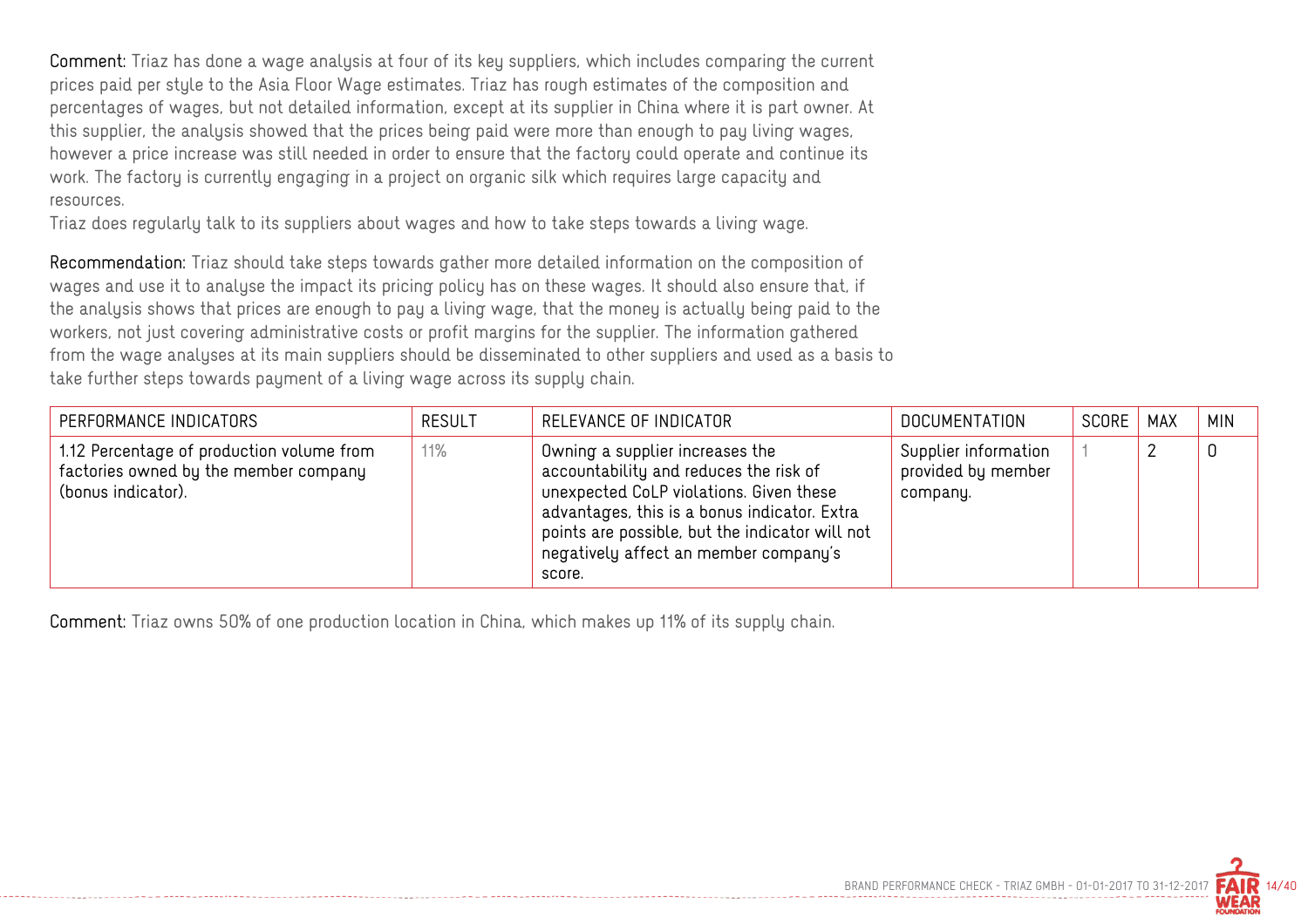## PURCHASING PRACTICES

Possible Points: 44 Earned Points: 34

-----------

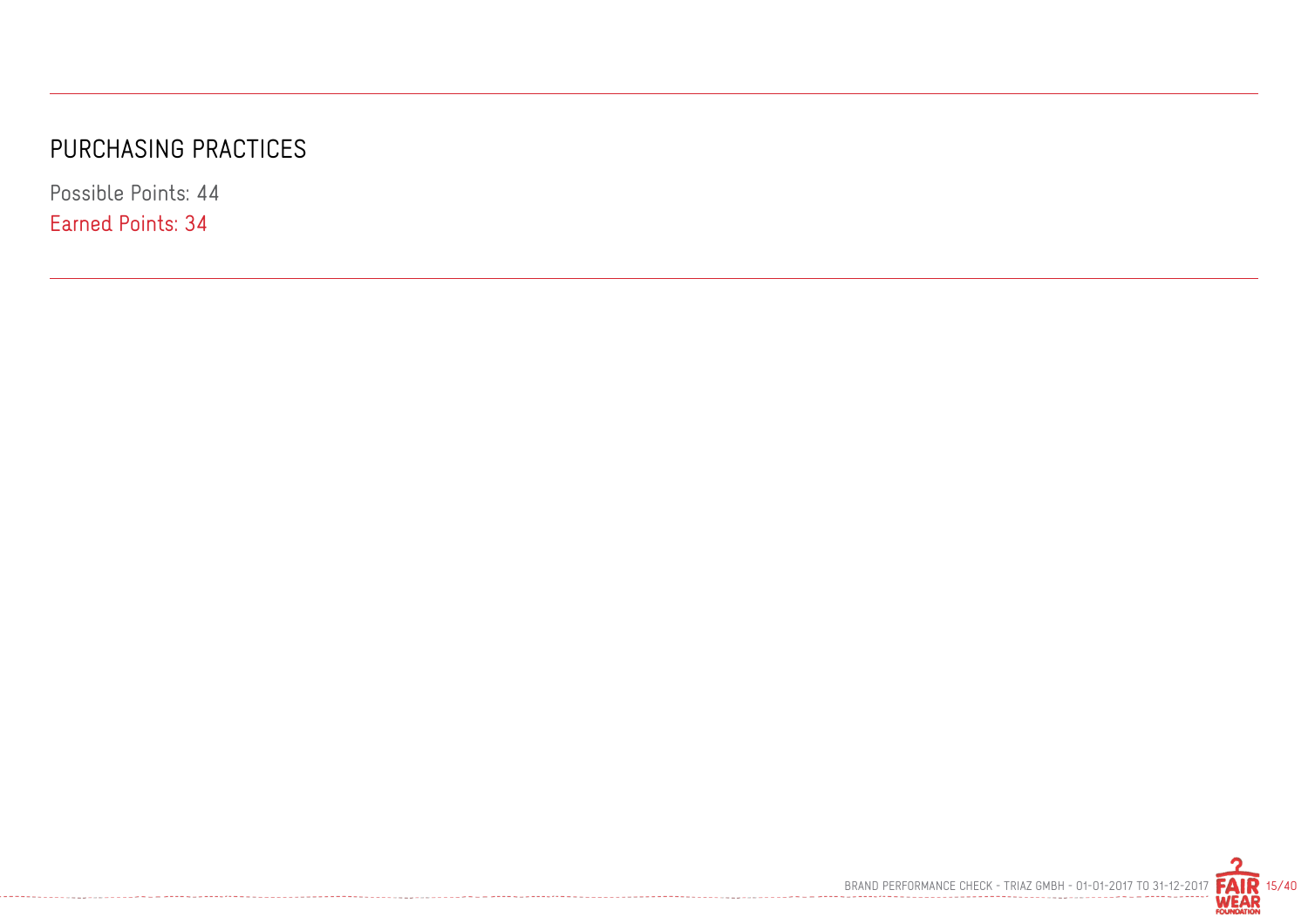## 2. MONITORING AND REMEDIATION

| <b>BASIC MEASUREMENTS</b>                                                                       | <b>RESULT</b> | <b>COMMENTS</b>                                                                                                                       |
|-------------------------------------------------------------------------------------------------|---------------|---------------------------------------------------------------------------------------------------------------------------------------|
| % of own production under standard<br>monitoring (excluding low-risk countries)                 | 50%           |                                                                                                                                       |
| % of production volume where monitoring<br>requirements for low-risk countries are<br>fulfilled | 20%           | FWF low risk policy should be implemented. $0$ = policy is not implemented correctly. $N/A$ = no<br>production in low risk countries. |
| Meets monitoring requirements for tail-end<br>production locations.                             | <b>Yes</b>    |                                                                                                                                       |
| Total of own production under monitoring                                                        | 98%           | Minimums: 1 year: 40%; 2 years 60%; 3 years+: 80-100% Measured as a percentage of turnover.                                           |

| PERFORMANCE INDICATORS                                                                                 | <b>RESULT</b> | RELEVANCE OF INDICATOR                                                                                     | DOCUMENTATION                                                                       | SCORE MAX | <b>MIN</b> |
|--------------------------------------------------------------------------------------------------------|---------------|------------------------------------------------------------------------------------------------------------|-------------------------------------------------------------------------------------|-----------|------------|
| 2.1 Specific staff person is designated to<br>follow up on problems identified by<br>monitoring system | yes.          | Followup is a serious part of FWF<br>membership, and cannot be successfully<br>managed on an ad-hoc basis. | Manuals, emails, etc.,  <br>demonstrating who<br>the designated staff<br>person is. |           | $-2$       |

Comment: Two members of the Sustainability Team are jointly responsible for following up on problems identified by the monitoring system.

| PERFORMANCE INDICATORS                                     | <b>RESULT</b>                                                             | RELEVANCE OF INDICATOR                                                                                                                                               | <b>DOCUMENTATION</b>                 | SCORE | MAX | <b>MIN</b> |
|------------------------------------------------------------|---------------------------------------------------------------------------|----------------------------------------------------------------------------------------------------------------------------------------------------------------------|--------------------------------------|-------|-----|------------|
| 2.2 Quality of own auditing system meets<br>FWF standards. | Member<br>makes use of<br>FWF audits<br>and/or<br>external<br>audits only | In case FWF teams cannot be used, the<br>member companies' own auditing system<br>must ensure sufficient quality in order for<br>FWF to approve the auditing system. | Information on audit<br>methodology. | N/A   |     | -1         |

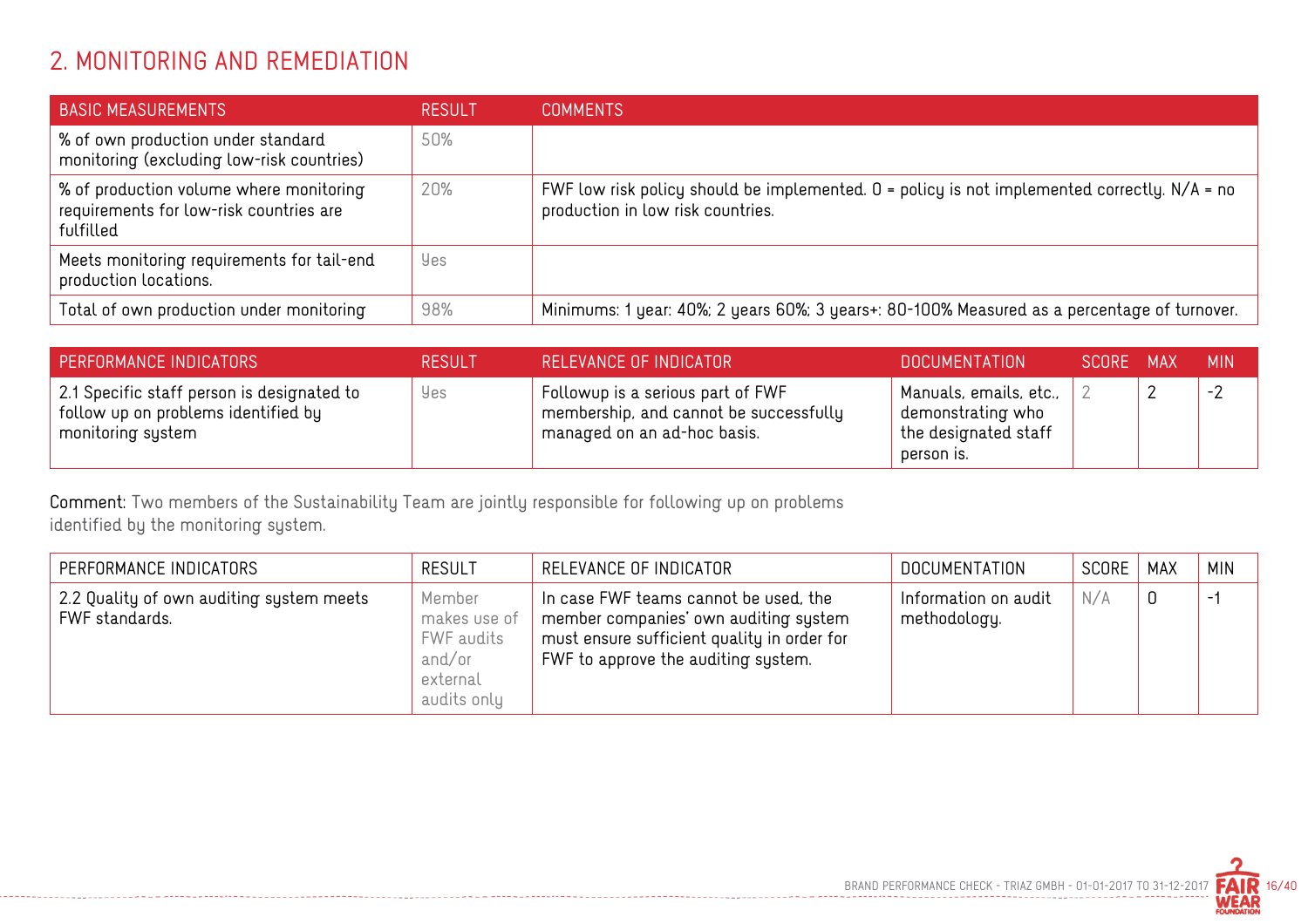| PERFORMANCE INDICATORS                                                                                                                                                                               | <b>RESULT</b> | RELEVANCE OF INDICATOR                                                                                                                                                                        | <b>DOCUMENTATION</b>                                                                                                                         | SCORE | <b>MAX</b> | <b>MIN</b> |
|------------------------------------------------------------------------------------------------------------------------------------------------------------------------------------------------------|---------------|-----------------------------------------------------------------------------------------------------------------------------------------------------------------------------------------------|----------------------------------------------------------------------------------------------------------------------------------------------|-------|------------|------------|
| 2.3 Audit Report and Corrective Action Plan<br>(CAP) findings are shared with factory and<br>worker representation where applicable.<br>Improvement timelines are established in a<br>timely manner. | Yes           | 2 part indicator: FWF audit reports were<br>shared and discussed with suppliers within<br>two months of audit receipt AND a reasonable<br>time frame was specified for resolving<br>findings. | Corrective Action<br>Plans, emails;<br>findings of followup<br>audits; brand<br>representative present<br>during audit exit<br>meeting, etc. |       |            | Ξ,         |

Comment: Once receiving an audit report, Triaz shares the report and Corrective Action Plan with the factory via email, and often follows up with a phone call or meeting to discuss. Discussion is had with the production location regarding the timelines and prioritisation.

Until now, Triaz has not been able to ensure that worker representation is involved in this process.

Recommendation: Triaz should make efforts to ensure that worker representation, where applicable, also receives the audit report and are involved in the establishment of improvement timelines.

| PERFORMANCE INDICATORS                                                                                                      | <b>RESULT</b> | RELEVANCE OF INDICATOR                                                                                                                                   | <b>DOCUMENTATION</b>                                                                                                                                                                                                                       | SCORE | <b>MAX</b> | <b>MIN</b> |
|-----------------------------------------------------------------------------------------------------------------------------|---------------|----------------------------------------------------------------------------------------------------------------------------------------------------------|--------------------------------------------------------------------------------------------------------------------------------------------------------------------------------------------------------------------------------------------|-------|------------|------------|
| 2.4 Degree of progress towards resolution of<br>existing Corrective Action Plans and<br>remediation of identified problems. | Intermediate  | FWF considers efforts to resolve CAPs to be<br>one of the most important things that<br>member companies can do towards<br>improving working conditions. | CAP-related<br>documentation<br>including status of<br>findings,<br>documentation of<br>remediation and<br>follow up actions<br>taken by member.<br>Reports of quality<br>assessments.<br>Evidence of<br>understanding<br>relevant issues. | 6     | 8          | $-2$       |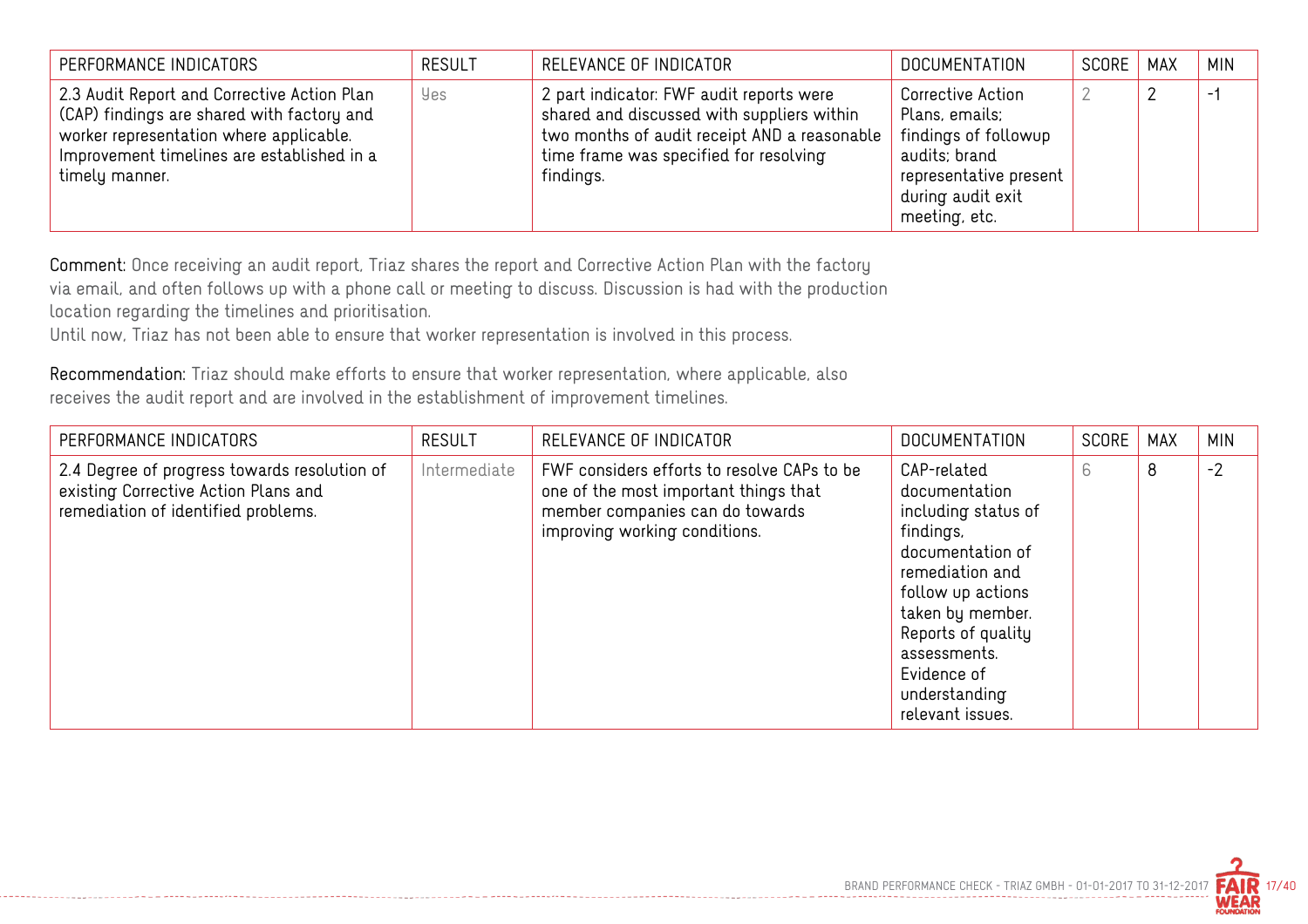Comment: Triaz could show substantial progress made on various Corrective Action Plans of its suppliers. Triaz has worked closely with its main supplier in Bosnia to remediate almost all of the issues identified in the most recent CAP. The supplier has shown energetic commitment to making improvements. Issues on living wages and overtime are still open, such as but continue to be worked on with factory management. At a supplier in Turkey, it was identified in the latest audit that one of the subcontractors did not have proper documentation for payments to workers. In the process of trying to remediate this, the subcontractor refused to cooperate and ultimately decided not to work with the main supplier any longer. At the other subcontractor and at the main location, progress has been seen on improved documentation and company policies and health and safety improvements, such as the addition of standing mats.

Overall Triaz ensures that the Corrective Action Plans are updated regularly and key information is shared with other departments in touch with the suppliers. Before any staff member visits a suppler, the CSR department updates them on key issues and asks them to follow up and gather more information. Key issues are regularly discussed in the Supplier Management Project Team, which is a cross-department group of staff who meet weekly to improve relationships and work with suppliers.

Triaz follows the same procedures for FWF audited factories, factories audited by other initiatives as well as with all its external producers.

| PERFORMANCE INDICATORS                                                                                                                              | <b>RESULT</b> | RELEVANCE OF INDICATOR                                                                                                                                                                                                                                | DOCUMENTATION                                                                                                                  | SCORE | MAX | <b>MIN</b> |
|-----------------------------------------------------------------------------------------------------------------------------------------------------|---------------|-------------------------------------------------------------------------------------------------------------------------------------------------------------------------------------------------------------------------------------------------------|--------------------------------------------------------------------------------------------------------------------------------|-------|-----|------------|
| 2.5 Percentage of production volume from<br>production locations that have been visited by<br>the member company in the previous financial<br>year. | 84%           | Formal audits should be augmented by<br>annual visits by member company staff or<br>local representatives. They reinforce to<br>production location managers that member<br>companies are serious about implementing<br>the Code of Labour Practices. | Member companies<br>should document all<br>production location<br>visits with at least<br>the date and name of<br>the visitor. |       |     |            |

Comment: Triaz staff visited production locations making up 84% of its FOB in 2017. Prior to these visits staff are informed of key social and ecological compliance issues and asked to discuss and follow up on these.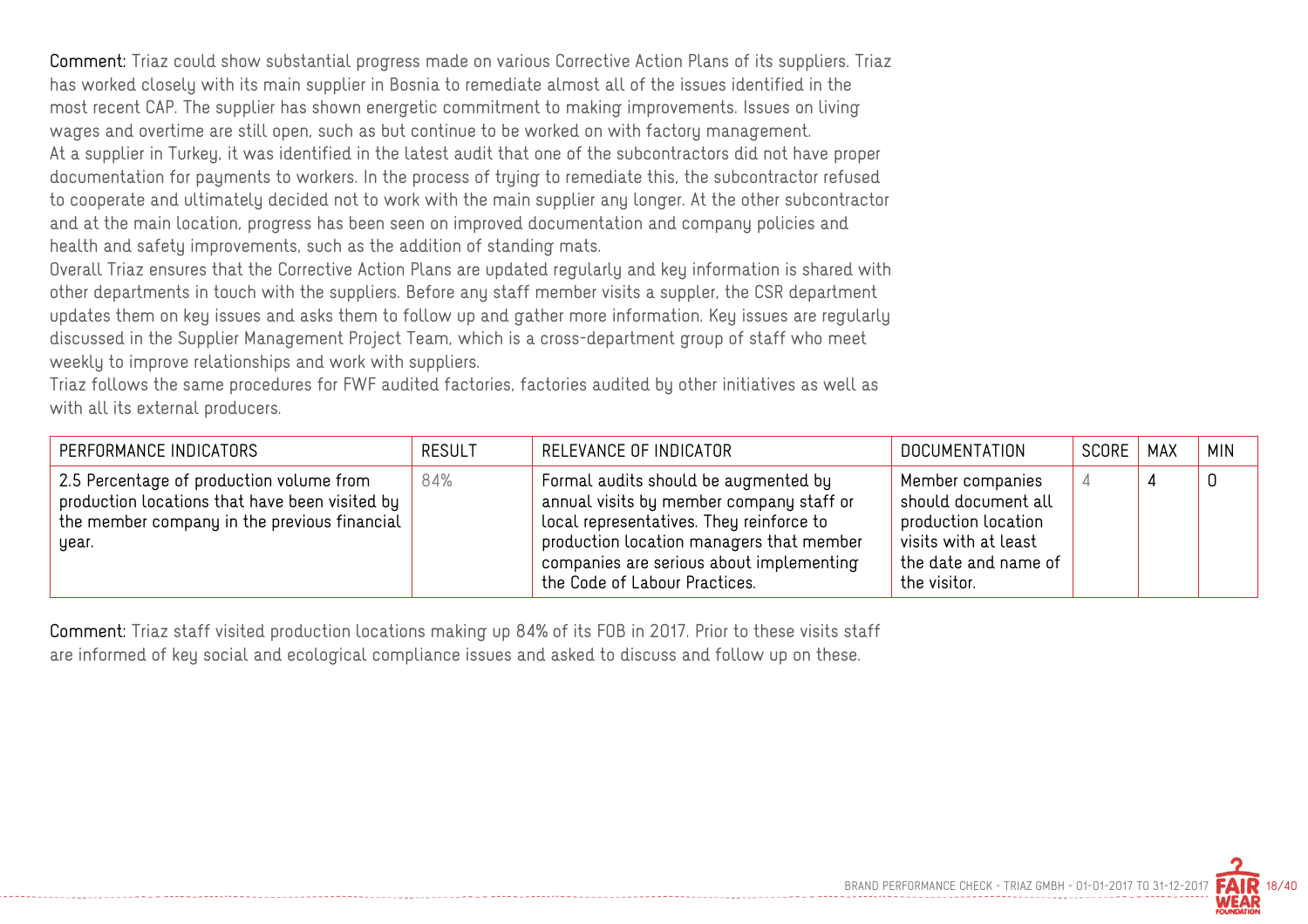| PERFORMANCE INDICATORS                                          | <b>RESULT</b>                                                        | RELEVANCE OF INDICATOR                                                                                                      | DOCUMENTATION                                                                                              | SCORE | MAX | <b>MIN</b> |
|-----------------------------------------------------------------|----------------------------------------------------------------------|-----------------------------------------------------------------------------------------------------------------------------|------------------------------------------------------------------------------------------------------------|-------|-----|------------|
| 2.6 Existing audit reports from other sources<br>are collected. | Yes, quality<br>assessed and<br>corrective<br>actions<br>implemented | Existing reports form a basis for<br>understanding the issues and strengths of a<br>supplier, and reduces duplicative work. | Audit reports are on<br>file; evidence of<br>followup on prior<br>CAPs. Reports of<br>quality assessments. |       |     |            |

Comment: Triaz has gathered existing audit reports from other sources where possible. Prior to starting working at a new location, gathering external audits is one of the key due diligence steps. Triaz analyses these reports and identifies the key issues to be discussed with the supplier. In the case where there is a FWF audit and also another existing audit report, Triaz compares the findings and combines the information into one Corrective Action Plan.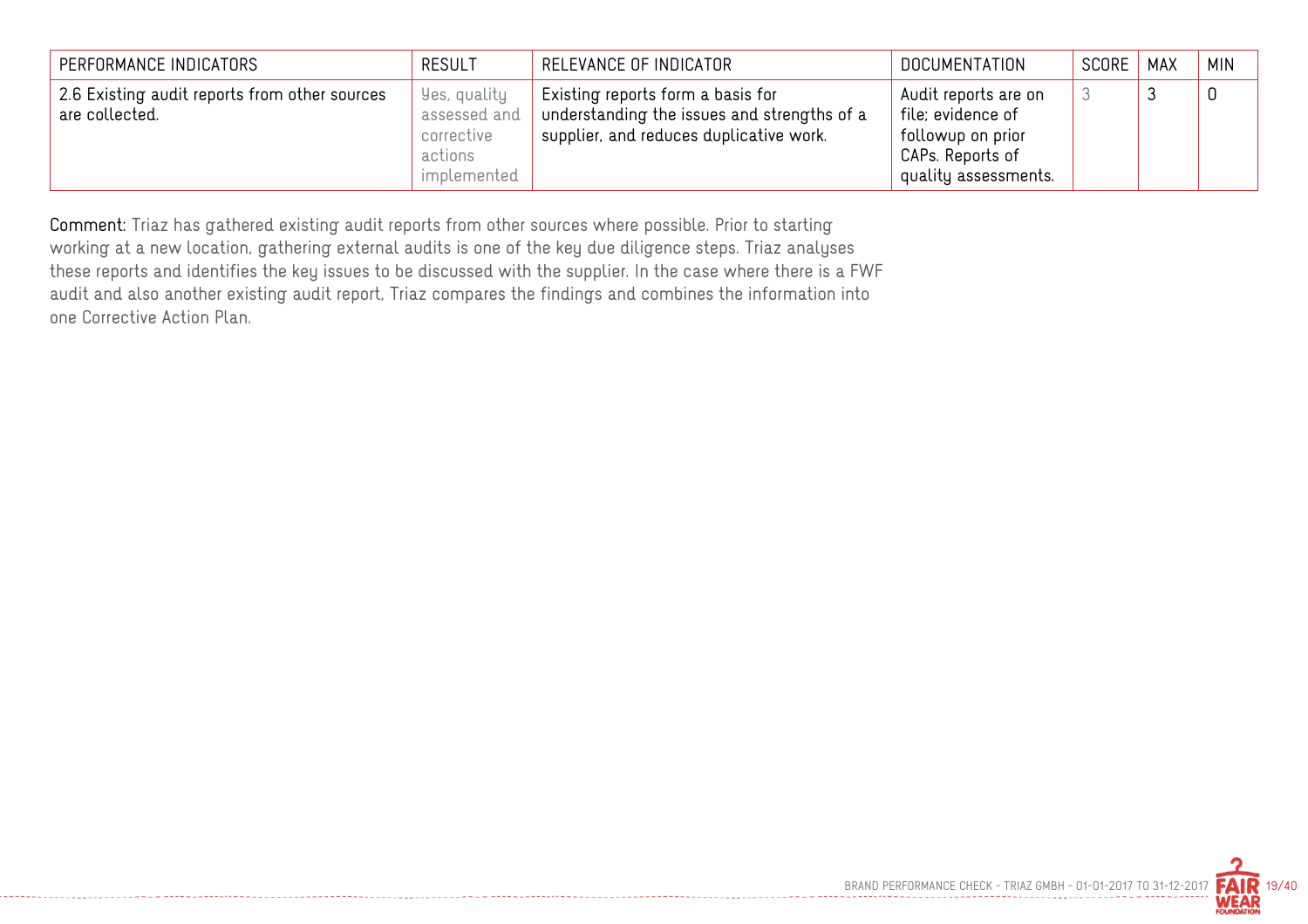| PERFORMANCE INDICATORS                                                                                     | <b>RESULT</b>                                                                           | RELEVANCE OF INDICATOR                                                                                                                                                                                                                                                                                                                                                                      | <b>DOCUMENTATION</b>                                                                                                                                                                                                                                                                  | SCORE | <b>MAX</b> | <b>MIN</b> |
|------------------------------------------------------------------------------------------------------------|-----------------------------------------------------------------------------------------|---------------------------------------------------------------------------------------------------------------------------------------------------------------------------------------------------------------------------------------------------------------------------------------------------------------------------------------------------------------------------------------------|---------------------------------------------------------------------------------------------------------------------------------------------------------------------------------------------------------------------------------------------------------------------------------------|-------|------------|------------|
| 2.7 Compliance with FWF risk policies.                                                                     | Average score<br>depending on<br>the number<br>of applicable<br>policies and<br>results | Aside from regular monitoring and<br>remediation requirements under FWF<br>membership, countries, specific areas within<br>countries or specific product groups may pose<br>specific risks that require additional steps to<br>address and remediate those risks. FWF<br>requires member companies to be aware of<br>those risks and implement policy<br>requirements as prescribed by FWF. | Policy documents,<br>inspection reports,<br>evidence of<br>cooperation with<br>other customers<br>sourcing at the same<br>factories, reports of<br>meetings with<br>suppliers, reports of<br>additional activities<br>and/or attendance<br>lists as mentioned in<br>policy documents. | 5     | 6          | $-2$       |
| Compliance with FWF enhanced monitoring<br>programme Bangladesh                                            | Policies are<br>not relevant<br>to the<br>company's<br>supply chain                     |                                                                                                                                                                                                                                                                                                                                                                                             |                                                                                                                                                                                                                                                                                       | N/A   | 6          | $-2$       |
| Compliance with FWF Myanmar policy                                                                         | Policies are<br>not relevant<br>to the<br>company's<br>supply chain                     |                                                                                                                                                                                                                                                                                                                                                                                             |                                                                                                                                                                                                                                                                                       | N/A   | 6          | $-2$       |
| Compliance with FWF guidance on abrasive<br>blasting                                                       | Advanced                                                                                |                                                                                                                                                                                                                                                                                                                                                                                             |                                                                                                                                                                                                                                                                                       | 6     | 6          | $-2$       |
| Compliance with FWF guidance on risks<br>related to Turkish garment factories<br>employing Syrian refugees | Intermediate                                                                            |                                                                                                                                                                                                                                                                                                                                                                                             |                                                                                                                                                                                                                                                                                       | 3     | 6          | $-2$       |
| Other risks specific to the member's supply<br>chain are addressed by its monitoring system                | Advanced                                                                                |                                                                                                                                                                                                                                                                                                                                                                                             |                                                                                                                                                                                                                                                                                       | 6     | 6          | $-2$       |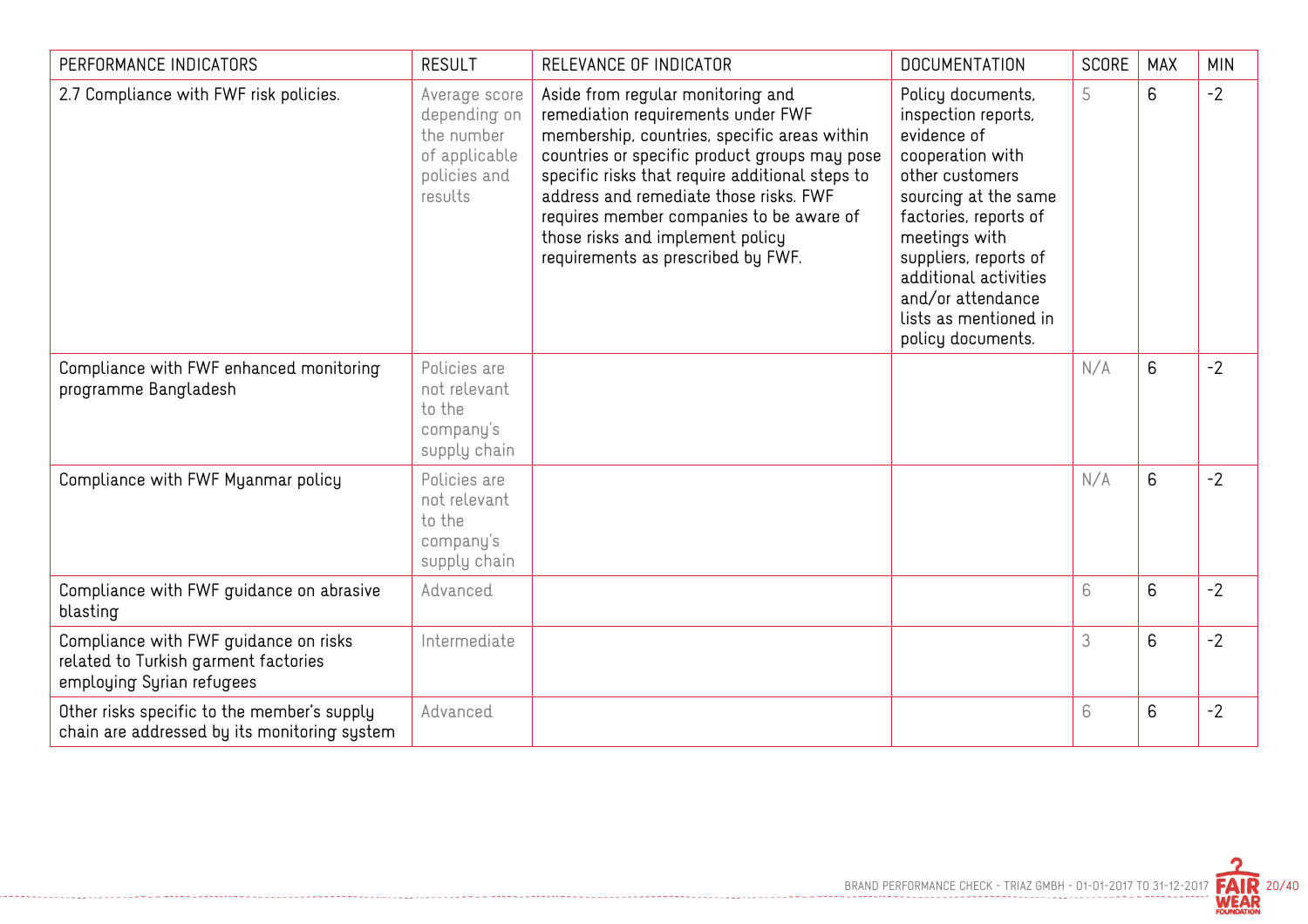Comment: Triaz has a policy requiring suppliers to ensure they are not using sand-blasting in their processes, which suppliers must sign prior to starting production. This is also reiterated in the 'Article Pass' documents, which a supplier must fill out per style with information on materials and processes used. Triaz sources in Turkey and is aware of the risks associated with employing Syrian refugees. Triaz has provided both its suppliers in Turkey with written information on FWF's policy on this and has been told there are currently no Syrian refugees working at their factories. Triaz visits these factories regularly to more closely monitor the situation and to try to mitigate risk. In 2018 Triaz will look to hold a Workplace Education Programme at one of its suppliers.

Triaz has invested a considerable amount of time working on the risk of homeworkers in the rug-producing industry in India. By partnering with a local NGO in India, Triaz is trying to create a new approach to this work, trying to improve the working conditions for these workers, while still respecting the cultural traditions and needs of the workers.

Recommendation: In Turkey, Triaz could further strengthen its work on mitigating risk by ensuring that its suppliers don't discriminate against hiring Syrian refugees and have a policy in place for registering Syrian refugee employees. Triaz could encourage their Turkish suppliers that if a position opens up they can consider employing a Syrian refugee worker. They can discuss with their suppliers to cooperate with United Work, a NGO that collects the CVs of Syrian refugees in Turkey. Triaz could discuss what support they can offer support when Syrian workers are employed. This support could consist of covering the costs of work permits and supporting HR where needed. Further, Triaz could create a policy specific to these high risks and ask suppliers to sign this policy further committing to it.

In India, Triaz could encourage suppliers to enroll for the FWF Workplace Education Programme to reduce gender-based violence and establish legally required anti-harassment committees. Triaz could also encourage suppliers to enroll for the FWF Supervisor programme that aims to improve working relations between line supervisors and workers and trains female workers with skills to become supervisors.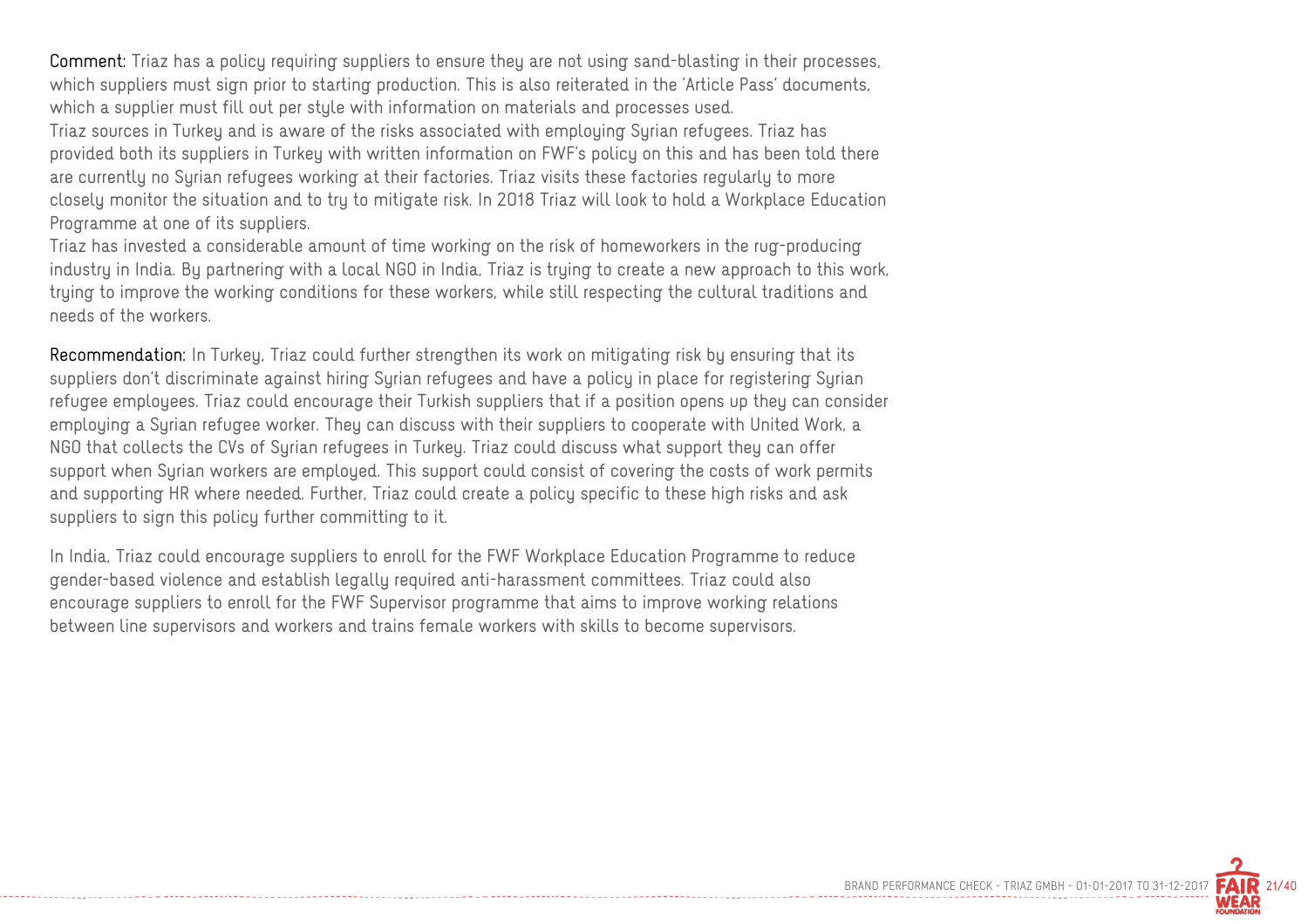| PERFORMANCE INDICATORS                                                                                                   | <b>RESULT</b>         | RELEVANCE OF INDICATOR                                                                                                                                                                                                                                 | <b>DOCUMENTATION</b>                                                | SCORE | MAX | <b>MIN</b>     |
|--------------------------------------------------------------------------------------------------------------------------|-----------------------|--------------------------------------------------------------------------------------------------------------------------------------------------------------------------------------------------------------------------------------------------------|---------------------------------------------------------------------|-------|-----|----------------|
| 2.8 Member company cooperates with other<br>FWF member companies in resolving<br>corrective actions at shared suppliers. | Active<br>cooperation | Cooperation between customers increases<br>leverage and chances of successful<br>outcomes. Cooperation also reduces the<br>chances of a factory having to conduct<br>multiple Corrective Action Plans about the<br>same issue with multiple customers. | Shared CAPs,<br>evidence of<br>cooperation with<br>other customers. |       | ∸   | $\blacksquare$ |

Comment: Triaz works very actively with other FWF members on remediation at Corrective Action Plans at shared suppliers.

| PERFORMANCE INDICATORS                                                                                        | RESULT  | RELEVANCE OF INDICATOR                                                                                                                                                                  | <b>DOCUMENTATION</b>                                                                                                                                    | SCORE | MAX | MIN |
|---------------------------------------------------------------------------------------------------------------|---------|-----------------------------------------------------------------------------------------------------------------------------------------------------------------------------------------|---------------------------------------------------------------------------------------------------------------------------------------------------------|-------|-----|-----|
| 2.9 Percentage of production volume where<br>monitoring requirements for low-risk countries<br>are fulfilled. | 50-100% | Low-risk countries are determined by the<br>presence and proper functioning of<br>institutions which can guarantee compliance<br>with national and international standards and<br>laws. | Documentation of<br>visits, notification of<br>suppliers of FWF<br>membership; posting<br>of worker information<br>sheets, completed<br>questionnaires. |       |     |     |

Comment: Triaz sources from 11 factories in Germany, Poland, Lithuania and Spain. Triaz has ensured that it has received the FWF questionnaire and that the Worker Information Sheet is posted in all locations, however has not visited a number of the smaller ones. Overall, Triaz has fulfilled the requirements for 91% of its lowrisk suppliers.

A few of the suppliers in low-risk countries fall into the tail-end of Triaz's production due to Triaz purchasing more than 10% of the suppliers capacity. For these locations it is essential to ensure that the low-risk requirements for monitoring are fulfilled.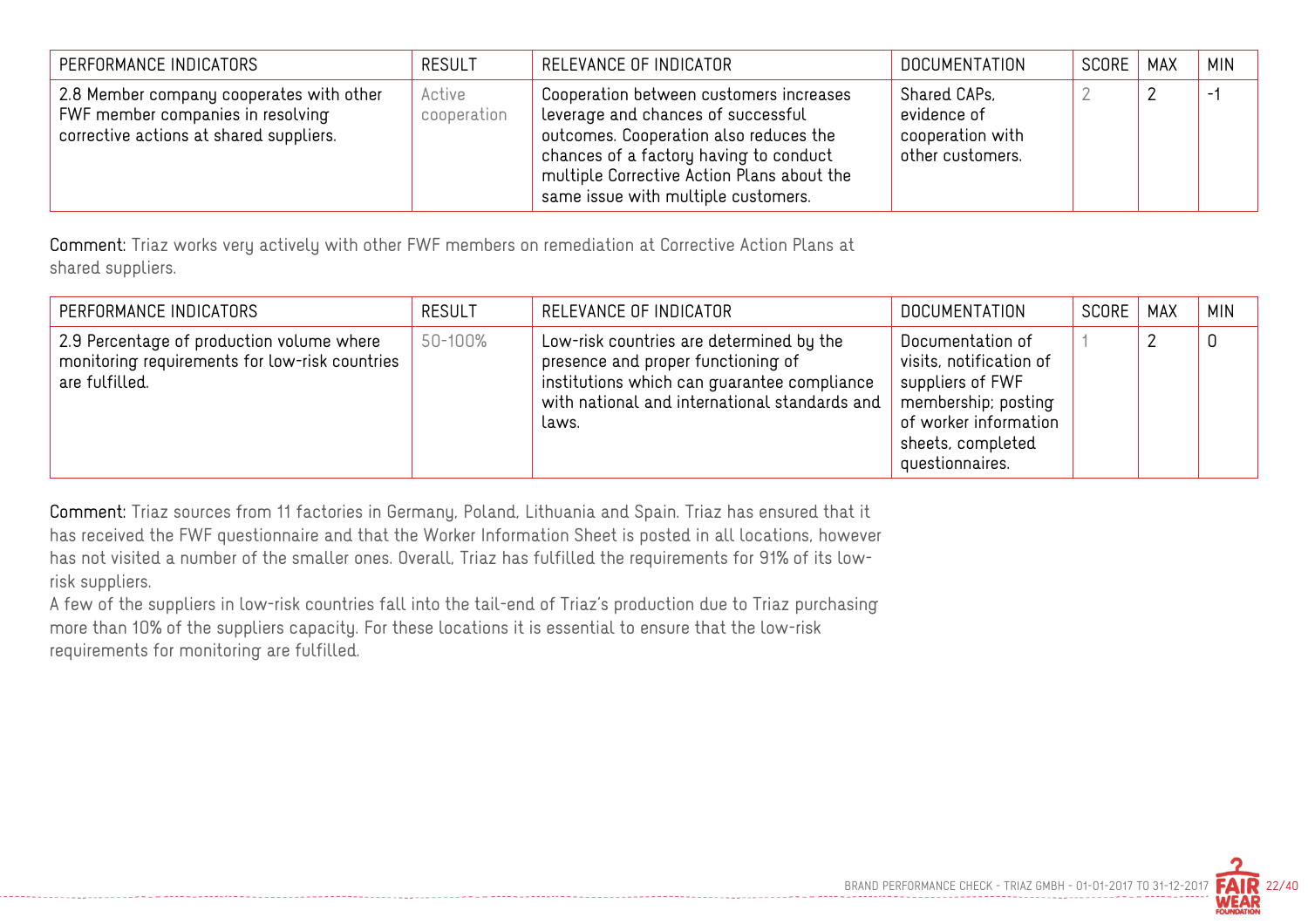Requirement: Monitoring requirements need to be fulfilled for production in low-risk countries in order for it to be counted towards the monitoring threshold. All production sites in low-risk countries must:

o Ensure up to date information on the labour conditions in the location either by a regular visit and/or a report by a third party;

o Be informed of FWF membership and return the completed CoLP questionnaire before production orders are placed;

o Be aware of specific risks identified by FWF;

o Have the FWF Worker Information Sheet posted in local languages.

| PERFORMANCE INDICATORS                                                                                                             | <b>RESULT</b>     | RELEVANCE OF INDICATOR                                                                                                                                                                             | <b>DOCUMENTATION</b>                                                                  | SCORE | <b>MAX</b> | <b>MIN</b> |
|------------------------------------------------------------------------------------------------------------------------------------|-------------------|----------------------------------------------------------------------------------------------------------------------------------------------------------------------------------------------------|---------------------------------------------------------------------------------------|-------|------------|------------|
| 2.10 Extra bonus indicator: in case FWF<br>member company conducts full audits above<br>the minimum required monitoring threshold. | Not<br>applicable | FWF encourages all of its members to<br>audit/monitor 100% of its production<br>locations and rewards those members who<br>conduct full audits above the minimum<br>required monitoring threshold. | Production location<br>information as<br>provided to FWF and<br>recent Audit Reports. | N/A   |            |            |

Comment: Although Triaz has monitored over 90% of its supply chain, it is still working on fulfilling all tailend requirements in its low-risk countries, so is not eligible for bonus points.

| PERFORMANCE INDICATORS                                                                                           | RESULT                                                          | RELEVANCE OF INDICATOR                                                                                                                                                                                                               | DOCUMENTATION                  | SCORE | MAX | MIN |
|------------------------------------------------------------------------------------------------------------------|-----------------------------------------------------------------|--------------------------------------------------------------------------------------------------------------------------------------------------------------------------------------------------------------------------------------|--------------------------------|-------|-----|-----|
| 2.11 Questionnaire is sent and information is<br>collected from external brands resold by the<br>member company. | Yes, and<br>member has<br>collected<br>necessary<br>information | FWF believes it is important for affiliates that<br>have a retail/wholesale arm to at least know<br>if the brands they resell are members of FWF<br>or a similar organisation, and in which<br>countries those brands produce goods. | Questionnaires are on<br>file. |       |     | 0   |

Comment: Triaz monitors the production of external brands in the same way it monitors own production, and has sent and received all required information. It has also conducted audits at, or gathered existing audits for all of its external production and follows up on the Corrective Action Plans regularly.

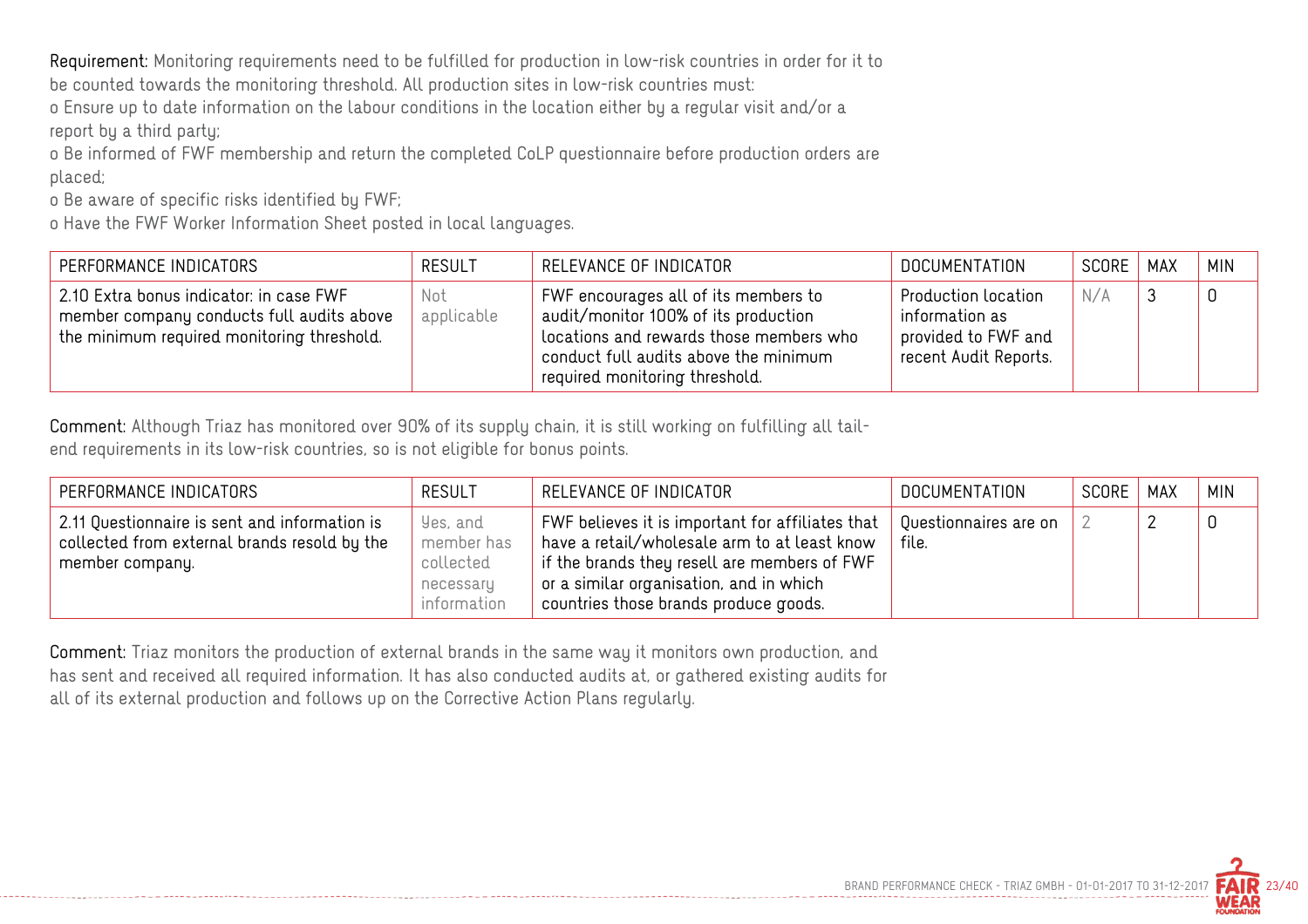| PERFORMANCE INDICATORS                                                                                                                 | <b>RESULT</b> | RELEVANCE OF INDICATOR                                                                                                                                                                                                             | <b>DOCUMENTATION</b>                                                                                                                                         | SCORE | MAX | <b>MIN</b> |
|----------------------------------------------------------------------------------------------------------------------------------------|---------------|------------------------------------------------------------------------------------------------------------------------------------------------------------------------------------------------------------------------------------|--------------------------------------------------------------------------------------------------------------------------------------------------------------|-------|-----|------------|
| 2.12 External brands resold by member<br>companies that are members of another<br>credible initiative (% of external sales<br>volume). | 7%            | FWF believes members who resell products<br>should be rewarded for choosing to sell<br>external brands who also take their supply<br>chain responsibilities seriously and are open<br>about in which countries they produce goods. | External production<br>data in FWF's<br>information<br>management system.<br>Documentation of<br>sales volumes of<br>products made by<br>FWF or FLA members. |       |     |            |

Comment: 7% of Triaz's external production is from brands who are either members of Fair Wear Foundation or the Fair Labor Association.

| PERFORMANCE INDICATORS                                                     | <b>RESULT</b> | RELEVANCE OF INDICATOR                                                                                                                                                                      | DOCUMENTATION                                               | SCORE | <b>MAX</b> | <b>MIN</b> |
|----------------------------------------------------------------------------|---------------|---------------------------------------------------------------------------------------------------------------------------------------------------------------------------------------------|-------------------------------------------------------------|-------|------------|------------|
| 2.13 Questionnaire is sent and information is<br>collected from licensees. | No licensees  | FWF believes it is important for member<br>companies to know if the licensee is<br>committed to the implementation of the<br>same labour standards and has a monitoring<br>system in place. | Questionnaires are on<br>file. Contracts with<br>licensees. | N/A   |            |            |

## MONITORING AND REMEDIATION

Possible Points: 34 Earned Points: 28

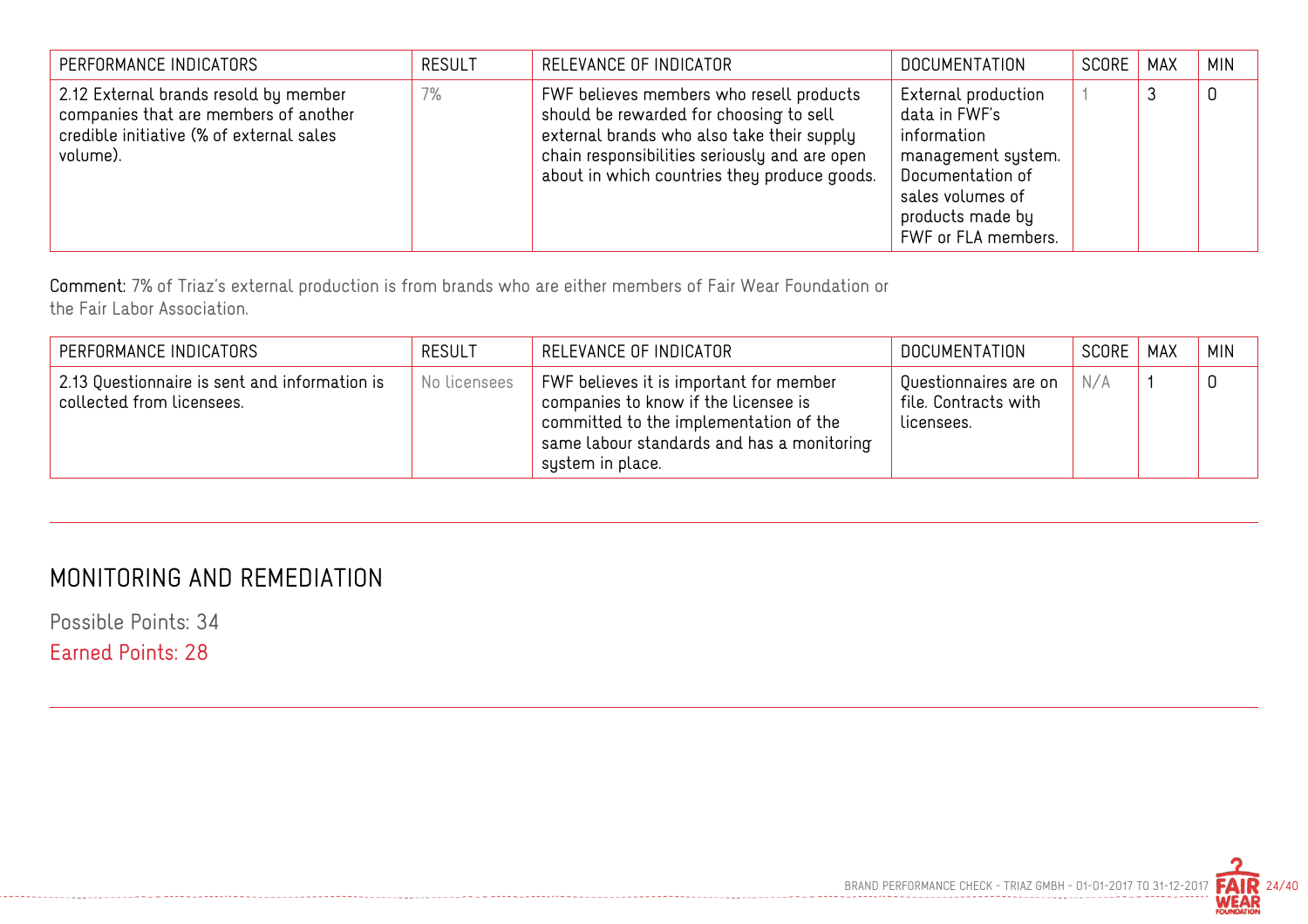#### Additional comments on Monitoring and Remediation:

Due to limited time and resources in 2017, it was agreed with FWF that the monitoring of the low-risk locations which fall into Triaz's tail-end would be done in 2018, therefore no requirement is given to fulfill tail-end requirements in this Brand Performance Check. In 2018 Triaz will ensure these locations are properly monitored.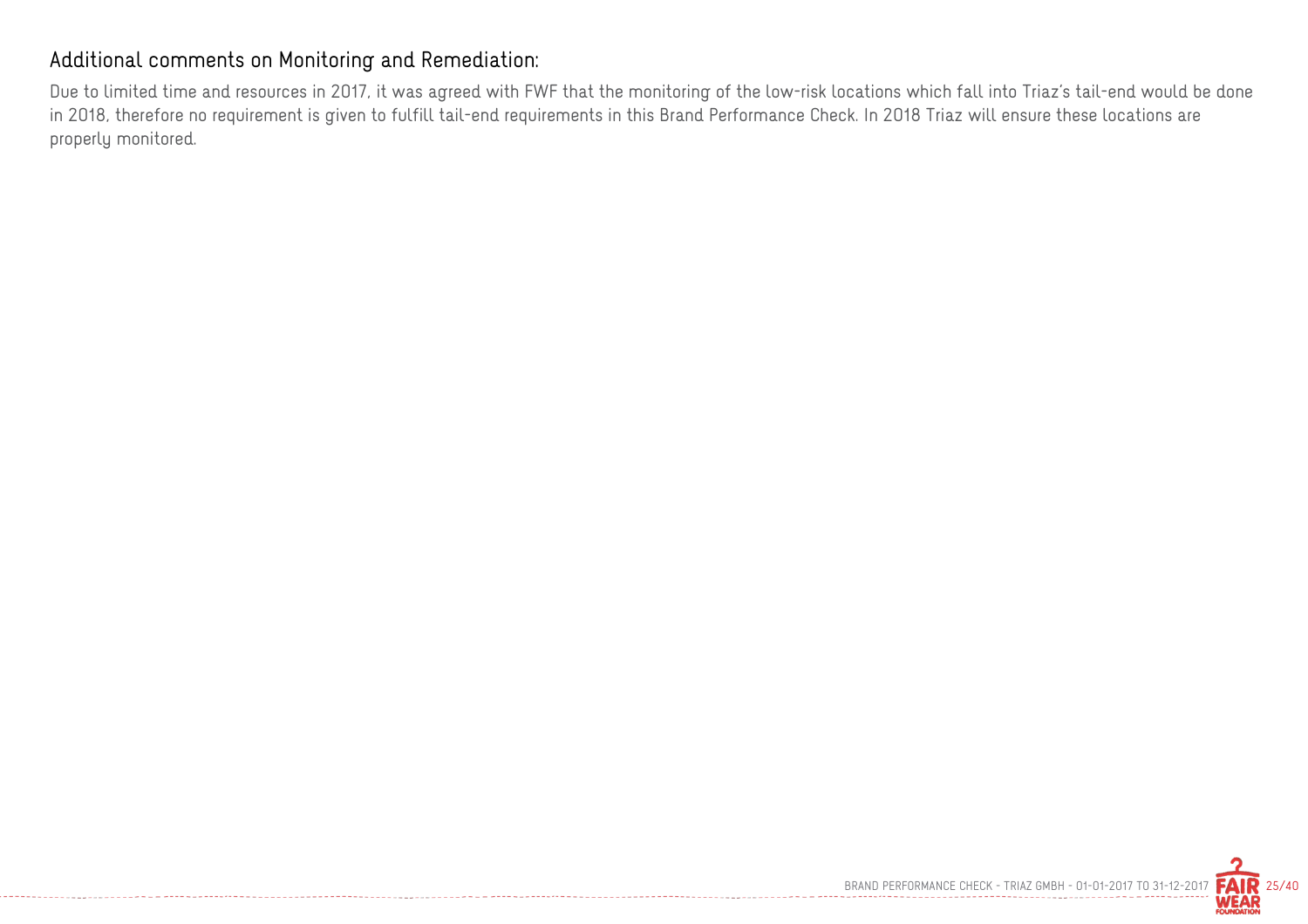## 3. COMPLAINTS HANDLING

| <b>BASIC MEASUREMENTS</b>                                   | <b>RESULT</b> | <b>COMMENTS</b>                                                                                                                                                     |
|-------------------------------------------------------------|---------------|---------------------------------------------------------------------------------------------------------------------------------------------------------------------|
| Number of worker complaints received since<br>last check    |               | At this point, FWF considers a high number of complaints as a positive indicator, as it shows<br>that workers are aware of and making use of the complaints system. |
| Number of worker complaints in process of<br>being resolved |               |                                                                                                                                                                     |
| Number of worker complaints resolved since<br>last check    |               |                                                                                                                                                                     |

| <b>PERFORMANCE INDICATORS</b>                                               | RESULT | RELEVANCE OF INDICATOR                                                                                     | DOCUMENTATION                                                                     | SCORE MAX | <b>MIN</b>   |
|-----------------------------------------------------------------------------|--------|------------------------------------------------------------------------------------------------------------|-----------------------------------------------------------------------------------|-----------|--------------|
| 3.1 A specific employee has been designated<br>to address worker complaints | Yes    | Followup is a serious part of FWF<br>membership, and cannot be successfully<br>managed on an ad-hoc basis. | Manuals, emails, etc.,<br>demonstrating who<br>the designated staff<br>person is. |           | $\mathbf{r}$ |

Comment: Two members of the Sustainability Team are jointly responsible for addressing worker complaints when they arise.

| PERFORMANCE INDICATORS                                                                          | <b>RESULT</b> | RELEVANCE OF INDICATOR                                                                   | <b>DOCUMENTATION</b>                                                                                   | SCORE | <b>MAX</b> | <b>MIN</b> |
|-------------------------------------------------------------------------------------------------|---------------|------------------------------------------------------------------------------------------|--------------------------------------------------------------------------------------------------------|-------|------------|------------|
| 3.2 System is in place to check that the<br>Worker Information Sheet is posted in<br>factories. | yes           | The Worker Information Sheet is a key first<br>step in alerting workers to their rights. | , Photos by company<br>staff, audit reports,<br>checklists from<br>production location<br>visits, etc. |       |            |            |

Comment: Triaz receives a photo of the Worker Information Sheet posted from all suppliers at the start of production. Additionally, staff visiting the suppliers are asked to confirm that the Worker Information Sheet is still posted.

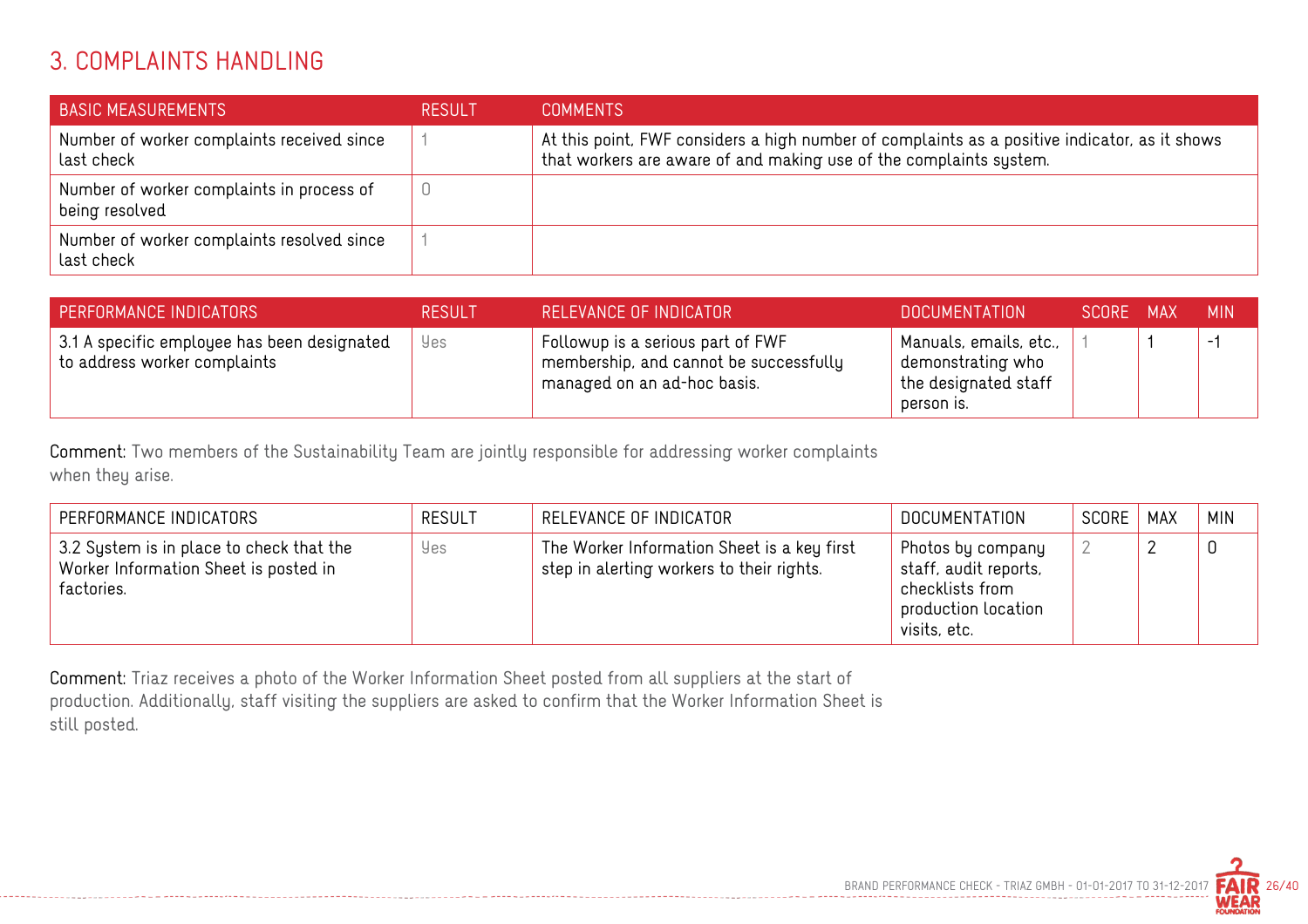| PERFORMANCE INDICATORS                                                                                                        | <b>RESULT</b> | RELEVANCE OF INDICATOR                                                                                                                                                                                                                                                                                                                                                        | <b>DOCUMENTATION</b>                                                                                                                                                                                                         | SCORE | <b>MAX</b> | <b>MIN</b> |
|-------------------------------------------------------------------------------------------------------------------------------|---------------|-------------------------------------------------------------------------------------------------------------------------------------------------------------------------------------------------------------------------------------------------------------------------------------------------------------------------------------------------------------------------------|------------------------------------------------------------------------------------------------------------------------------------------------------------------------------------------------------------------------------|-------|------------|------------|
| 3.3 Percentage of FWF-audited production<br>locations where at least half of workers are<br>aware of the FWF worker helpline. | 69%           | The FWF complaints procedure is a crucial<br>element of verification. If production location<br>based complaint systems do not exist or do<br>not work, the FWF worker helpline allows<br>workers to ask questions about their rights<br>and file complaints. Production location<br>participation in the Workplace Education<br>Programme also count towards this indicator. | Percentage of<br>audited production<br>locations where at<br>least 50% of<br>interviewed workers<br>indicate awareness of<br>the FWF complaints<br>mechanism +<br>percentage of<br>production locations<br>in WEP programme. |       | 4          | 0          |

Comment: According to audit reports at Triaz's FWF-audited suppliers, 69% of workers were aware of the FWF worker helpline.

| PERFORMANCE INDICATORS                                                                                                           | <b>RESULT</b> | RELEVANCE OF INDICATOR                                                                                                                                                                 | DOCUMENTATION                                                                                                         | SCORE | MAX | <b>MIN</b> |
|----------------------------------------------------------------------------------------------------------------------------------|---------------|----------------------------------------------------------------------------------------------------------------------------------------------------------------------------------------|-----------------------------------------------------------------------------------------------------------------------|-------|-----|------------|
| 3.4 All complaints received from production<br>location workers are addressed in accordance<br>with the FWF Complaints Procedure | Yes           | Providing access to remedy when problems<br>arise is a key element of responsible supply<br>chain management. Member company<br>involvement is often essential to resolving<br>ISSUES. | Documentation that<br>member company<br>has completed all<br>required steps in the<br>complaints handling<br>process. |       |     | $-2$       |

Comment: Triaz received one complaint in December of 2017 at a supplier in India. Triaz contacted the supplier as per the FWF Complaints Procedure and actively tried to work with the supplier on remediation. However the supplier was unwilling to cooperate or have a further investigation done. Ultimately, in 2018, Triaz ended its relationship with this supplier for this reason.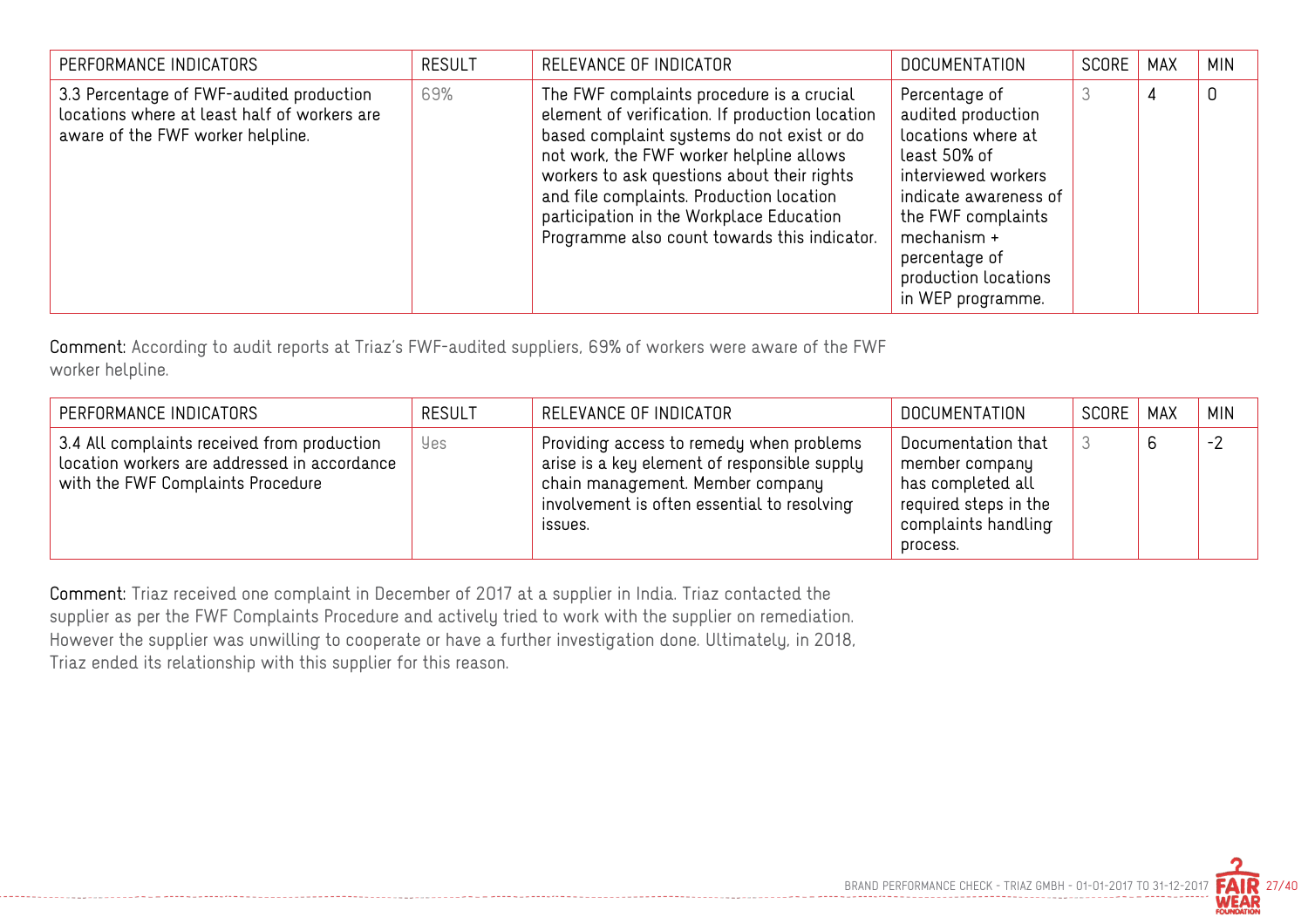| PERFORMANCE INDICATORS                                                                         | <b>RESULT</b>                                                      | RELEVANCE OF INDICATOR                                                                                                                                                                                 | <b>DOCUMENTATION</b>                                                                  | SCORE | MAX | <b>MIN</b> |
|------------------------------------------------------------------------------------------------|--------------------------------------------------------------------|--------------------------------------------------------------------------------------------------------------------------------------------------------------------------------------------------------|---------------------------------------------------------------------------------------|-------|-----|------------|
| 3.5 Cooperation with other customers in<br>addressing worker complaints at shared<br>suppliers | No.<br>complaints or<br>cooperation<br>not possible /<br>necessary | Because most production locations supply<br>several customers with products, involvement<br>of other customers by the FWF member<br>company can be critical in resolving a<br>complaint at a supplier. | Documentation of<br>joint efforts, e.g.<br>emails, sharing of<br>complaint data, etc. | N/A   |     |            |

Comment: There were no other FWF members sourcing at the location of the complaint in 2017. As part of the process of trying to remediate the complaint both Triaz and FWF tried to find other brands sourcing there to help in remediation, but with no avail.

#### COMPLAINTS HANDLING

Possible Points: 13

Earned Points: 9

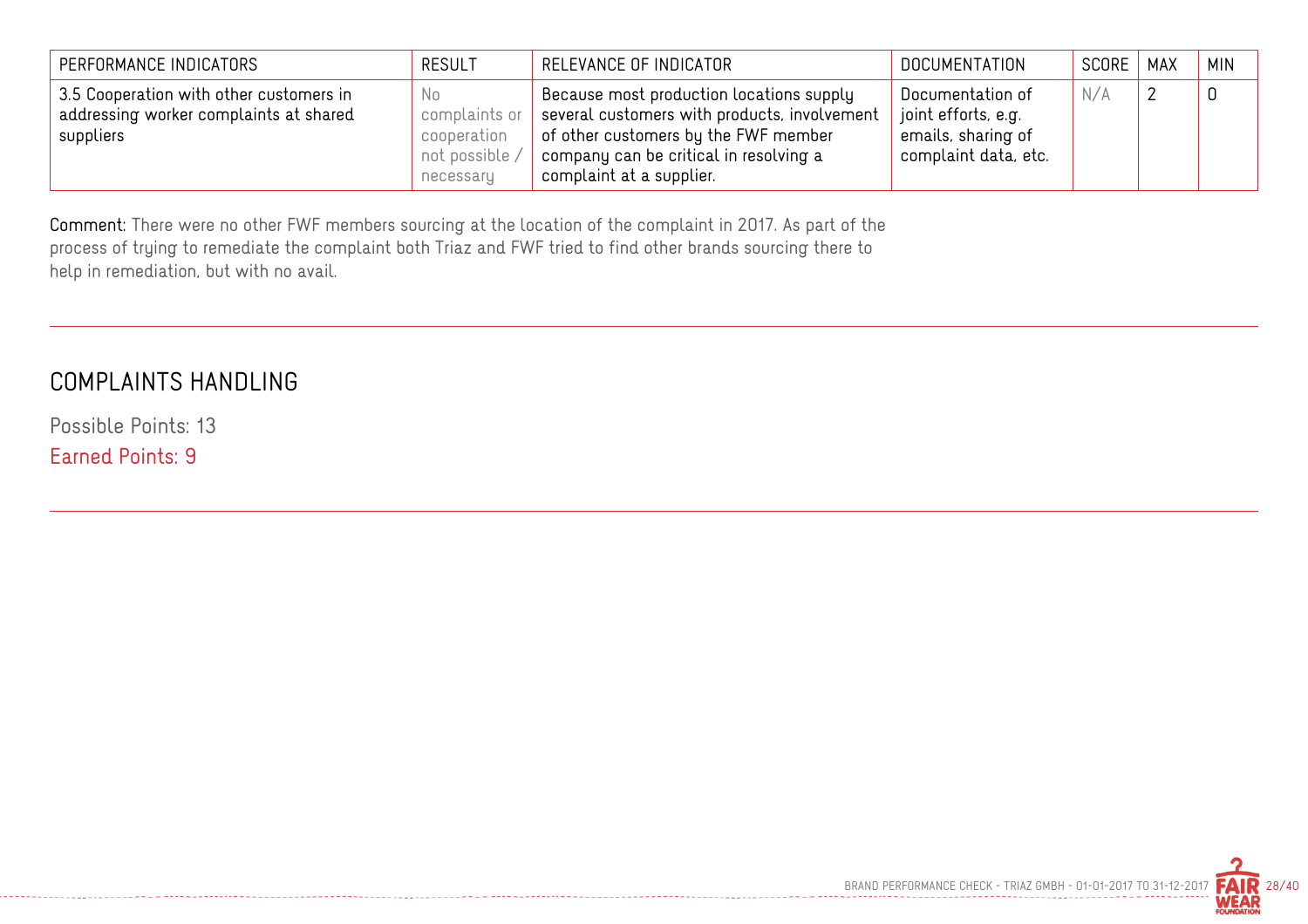## 4. TRAINING AND CAPACITY BUILDING

| PERFORMANCE INDICATORS                                               | RESULT | RELEVANCE OF INDICATOR                                                                                                                                                                                                                | I DOCUMENTATION '                                        | SCORE MAX | <b>MIN</b> |
|----------------------------------------------------------------------|--------|---------------------------------------------------------------------------------------------------------------------------------------------------------------------------------------------------------------------------------------|----------------------------------------------------------|-----------|------------|
| 4.1 All staff at member company are made<br>aware of FWF membership. | Yes    | Preventing and remediating problems often<br>requires the involvement of many different<br>departments; making all staff aware of FWF<br>membership requirements helps to support<br>cross-departmental collaboration when<br>needed. | Emails, trainings,<br>presentation,<br>newsletters, etc. |           | н.,        |

Comment: Triaz has an onboarding procedure for new staff where they spend at least a week in each department, including CSR. As part of this new staff are educated on FWF membership. Additionally the CSR department holds multiple sessions per year on sustainability for new and interested staff, and regularly updates the company wiki with news related to FWF membership.

| PERFORMANCE INDICATORS                                                              | <b>RESULT</b> | RELEVANCE OF INDICATOR                                                                                                                                                               | <b>DOCUMENTATION</b>                                                                             | SCORE | MAX | <b>MIN</b>   |
|-------------------------------------------------------------------------------------|---------------|--------------------------------------------------------------------------------------------------------------------------------------------------------------------------------------|--------------------------------------------------------------------------------------------------|-------|-----|--------------|
| 4.2 All staff in direct contact with suppliers<br>are informed of FWF requirements. | Yes           | Sourcing, purchasing and CSR staff at a<br>minimum should possess the knowledge<br>necessary to implement FWF requirements<br>and advocate for change within their<br>organisations. | <b>FWF Seminars or</b><br>equivalent trainings<br>provided;<br>presentations,<br>curricula, etc. |       |     | $\mathbf{r}$ |

Comment: Staff who are in direct contact with suppliers are given additional training by the CSR department on FWF requirements and country specific information.

| PERFORMANCE INDICATORS                                                                       | <b>RESULT</b>                          | RELEVANCE OF INDICATOR                                                                                                                                                                               | <b>DOCUMENTATION</b>                                                           | SCORE | MAX | <b>MIN</b> |
|----------------------------------------------------------------------------------------------|----------------------------------------|------------------------------------------------------------------------------------------------------------------------------------------------------------------------------------------------------|--------------------------------------------------------------------------------|-------|-----|------------|
| 4.3 All sourcing contractors/agents are<br>informed about FWF's Code of Labour<br>Practices. | $y_{es}$ +<br>actively<br>support COLP | Agents have the potential to either support or<br>disrupt CoLP implementation. It is the<br>responsibility of member company to ensure<br>agents actively support the implementation<br>of the CoLP. | Correspondence with<br>agents, trainings for<br>agents, FWF audit<br>findings. |       |     |            |

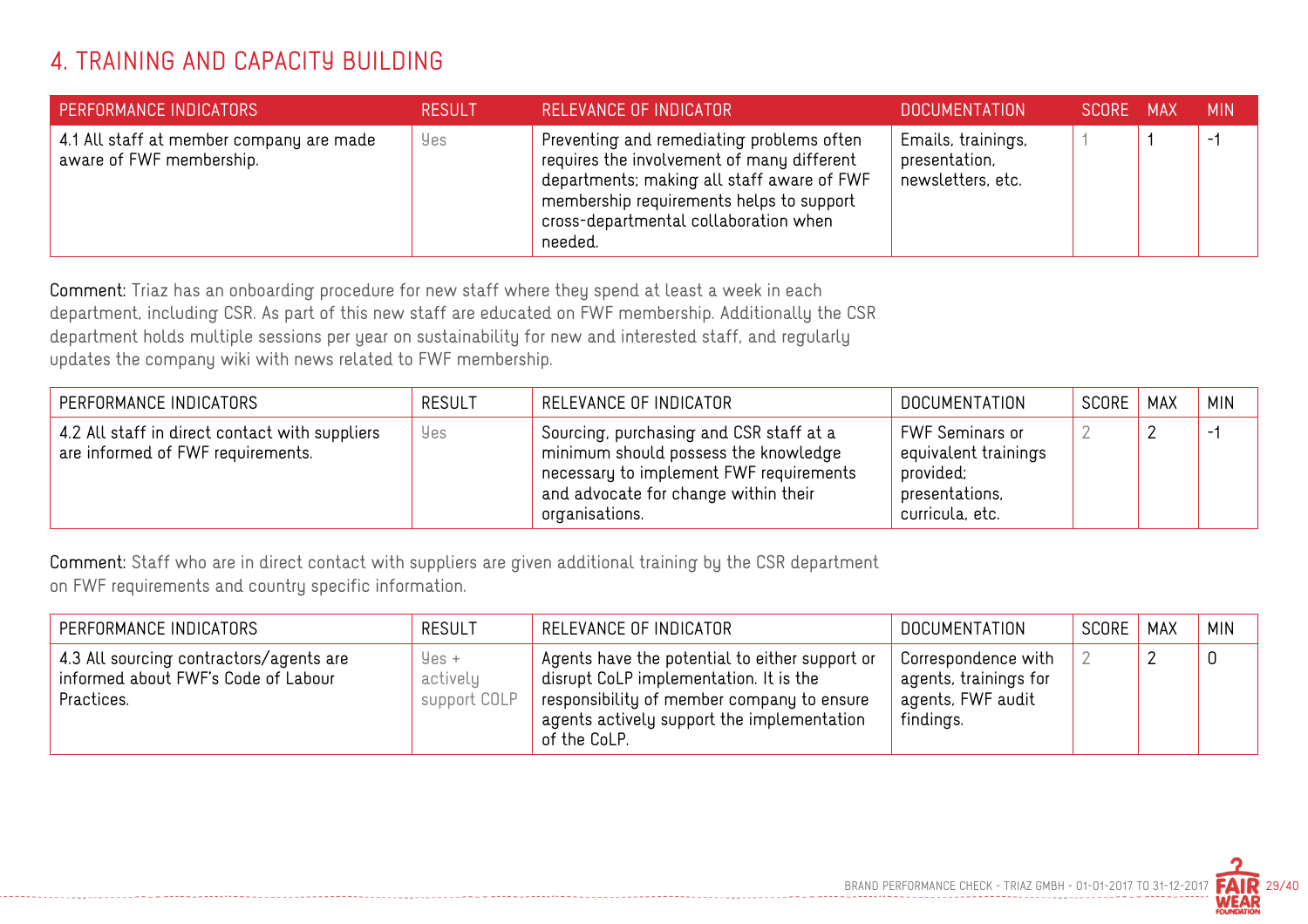Comment: Triaz works primarily with agents who are informed and trained on FWF requirements and actively support the Code of Labour Practices. The agents support Triaz on following up on remediation and improvements.

| PERFORMANCE INDICATORS                                                                                                    | <b>RESULT</b> | RELEVANCE OF INDICATOR                                                                                                                                                                                                         | DOCUMENTATION                                                                                    | SCORE | MAX | <b>MIN</b> |
|---------------------------------------------------------------------------------------------------------------------------|---------------|--------------------------------------------------------------------------------------------------------------------------------------------------------------------------------------------------------------------------------|--------------------------------------------------------------------------------------------------|-------|-----|------------|
| 4.4 Production location participation in<br>Workplace Education Programme (where WEP<br>is offered; by production volume) | 50%           | Lack of knowledge and skills on best<br>practices related to labour standards is<br>acommon issue in production locations. Good<br>quality training of workers and managers is a<br>key step towards sustainable improvements. | Documentation of<br>relevant trainings;<br>participation in<br>Workplace Education<br>Programme. |       | b   | 0          |

Comment: Half of Triaz's production based in countries where the Workplace Education Programme is offered has participated in the training.

| PERFORMANCE INDICATORS                                                                                    | <b>RESULT</b> | RELEVANCE OF INDICATOR                                                                                                                                                                                                                                        | DOCUMENTATION                                                                               | SCORE   MAX | <b>MIN</b> |
|-----------------------------------------------------------------------------------------------------------|---------------|---------------------------------------------------------------------------------------------------------------------------------------------------------------------------------------------------------------------------------------------------------------|---------------------------------------------------------------------------------------------|-------------|------------|
| 4.5 Production location participation in<br>trainings (where WEP is not offered; by<br>production volume) | $0\%$         | In areas where the Workplace Education<br>Programme is not yet offered, member<br>companies may arrange trainings on their<br>own or work with other training-partners.<br>Trainings must meet FWF quality standards<br>to receive credit for this indicator. | Curricula, other<br>documentation of<br>training content,<br>participation and<br>outcomes. |             |            |

Comment: No trainings related to labour standards have been offered in countries where the Workplace Education Programme is not offered. Triaz has implemented training with a couple of its suppliers on production planning, in hopes to support improved systems that will lead to reduction in overtime and/or more funds being made available for increased wages.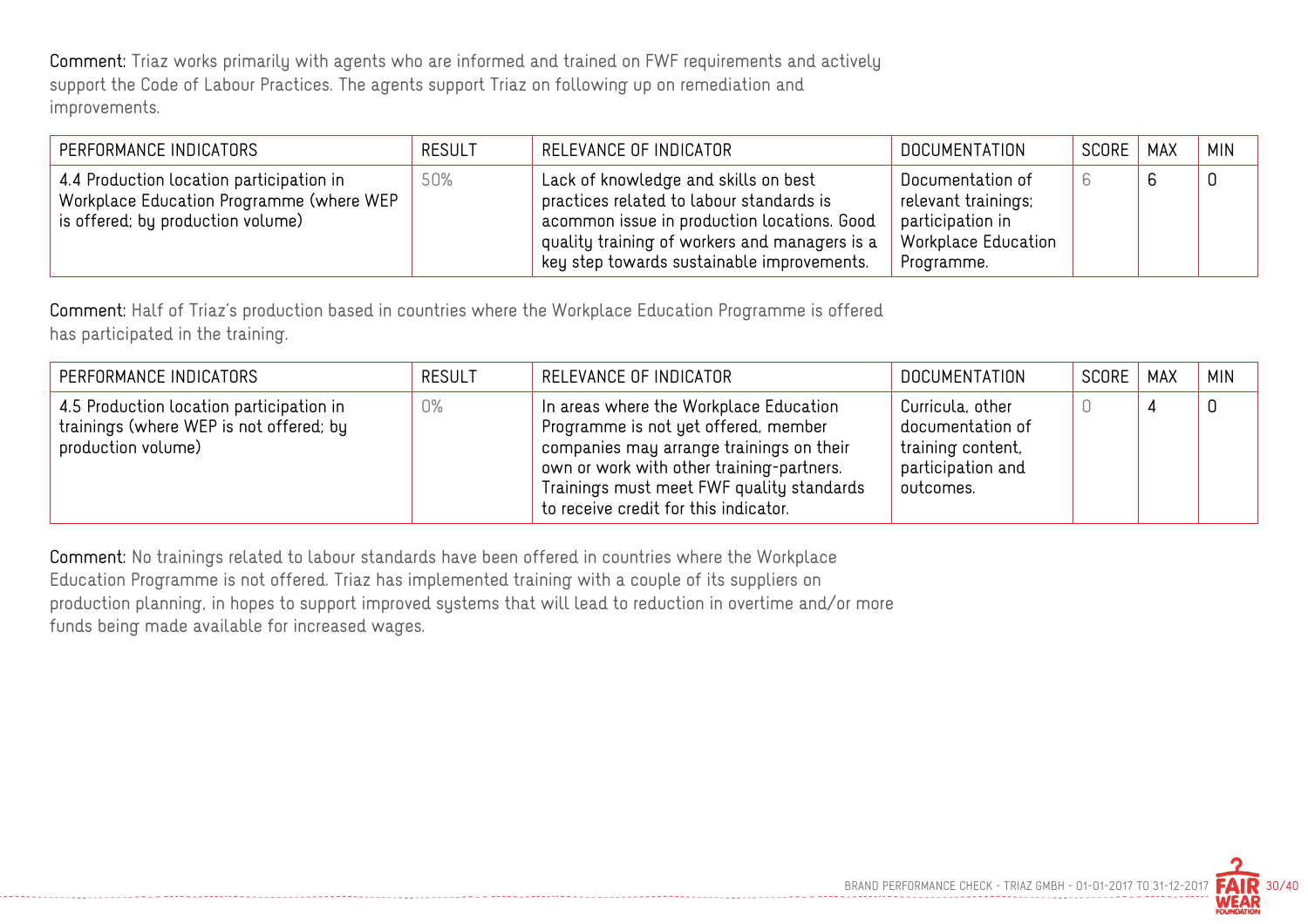Recommendation: All factory workers and management should be informed about FWF, labour standards and grievance mechanisms. In order to further communication between employers and workers in the workplace FWF recommends Triaz to ensure suppliers participate in trainings. Trainings must meet FWF quality standards to receive credit for this indicator: top management, supervisors and workers should be included in the trainings, separately. Workplace standards and dispute handling should be included in the training. At least 10-20% of the workforce must be trained, depending on the size of the factory. Worker participation should be balanced and representative.

#### TRAINING AND CAPACITY BUILDING

Possible Points: 15 Earned Points: 11

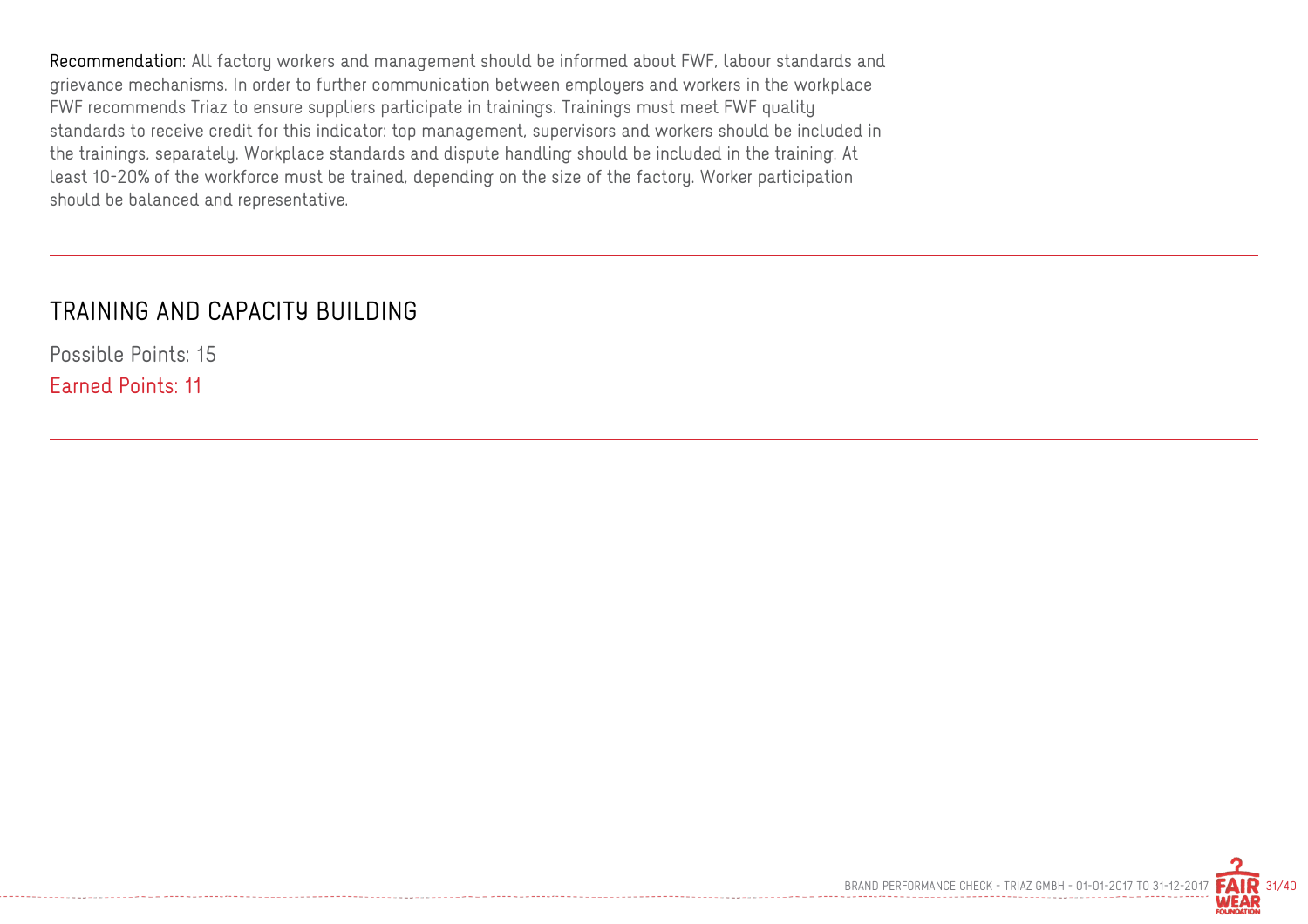## 5. INFORMATION MANAGEMENT

| PERFORMANCE INDICATORS                                      | <b>RESULT</b> | RELEVANCE OF INDICATOR                                                                                            | DOCUMENTATION                                                                                                                                                                                                                 | SCORE MAX |   | <b>MIN</b> |
|-------------------------------------------------------------|---------------|-------------------------------------------------------------------------------------------------------------------|-------------------------------------------------------------------------------------------------------------------------------------------------------------------------------------------------------------------------------|-----------|---|------------|
| 5.1 Level of effort to identify all production<br>locations | Advanced      | Any improvements to supply chains require<br>member companies to first know all of their<br>production locations. | Supplier information<br>provided by member<br>company. Financial<br>records of previous<br>financial year.<br>Documented efforts<br>by member company<br>to update supplier<br>information from its<br>monitoring activities. | 6         | 6 | $-2$       |

Comment: Triaz has a thorough due diligence and on-boarding process for new suppliers, which includes identifying all potential production locations. Additionally, twice per year Triaz asks all suppliers to confirm their production locations and update on any new subcontractors that are being used (who then would need to go through the on-boarding proces).

| PERFORMANCE INDICATORS                                                                                                              | <b>RESULT</b> | RELEVANCE OF INDICATOR                                                                                                                                                              | <b>DOCUMENTATION</b>                                                                                                                   | SCORE | MAX | <b>MIN</b> |
|-------------------------------------------------------------------------------------------------------------------------------------|---------------|-------------------------------------------------------------------------------------------------------------------------------------------------------------------------------------|----------------------------------------------------------------------------------------------------------------------------------------|-------|-----|------------|
| 5.2 CSR and other relevant staff actively share<br>information with each other about working<br>conditions at production locations. | Yes           | CSR, purchasing and other staff who interact<br>with suppliers need to be able to share<br>information in order to establish a coherent<br>and effective strategy for improvements. | Internal information<br>system; status CAPs,<br>reports of meetings<br>of purchasing/CSR;<br>systematic way of<br>storing information. |       |     | - 1        |

Comment: Members of the CSR team are part of the Supplier Management Project group, who meet weekly to discuss suppliers. In these meetings staff actively share information about working conditions and other relevant issues.

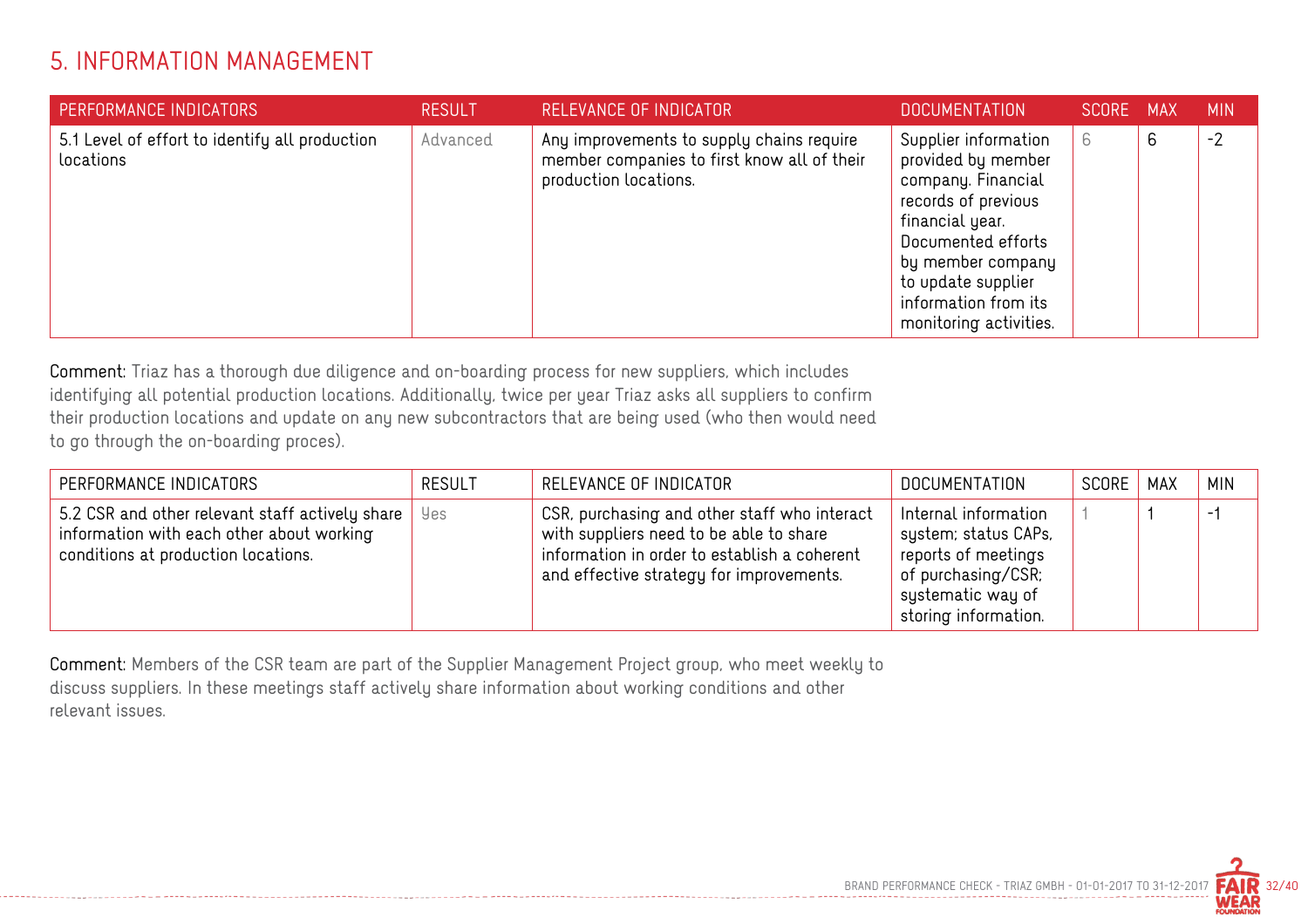## INFORMATION MANAGEMENT

Possible Points: 7 Earned Points: 7

. . . . . . . . . . . . . .

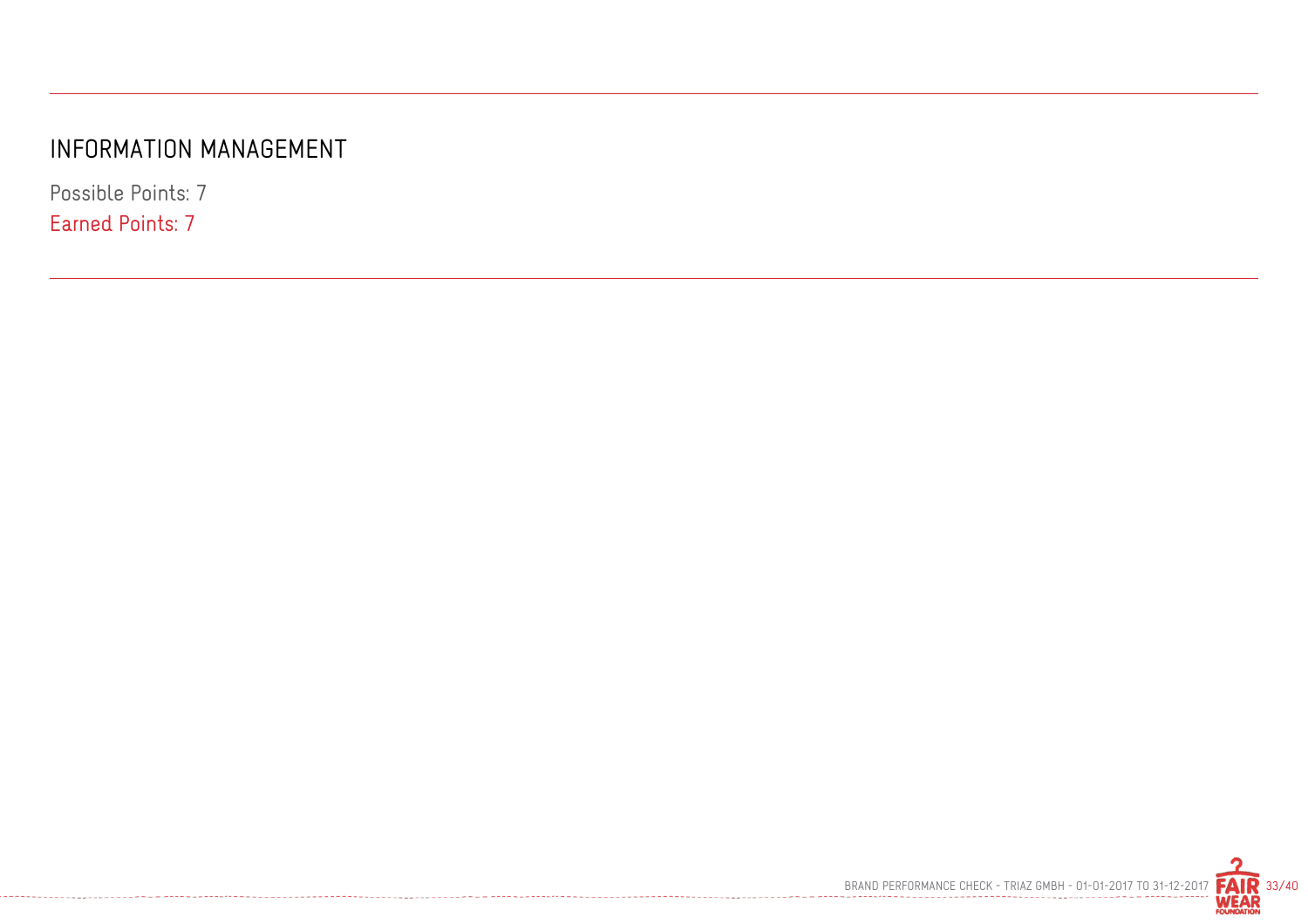## 6. TRANSPARENCY

| PERFORMANCE INDICATORS                                                     | <b>RESULT</b>                                                                                  | RELEVANCE OF INDICATOR                                                                                                                                                                                                                                                                                                                 | <b>DOCUMENTATION</b>                                                                                                                  | SCORE MAX | <b>MIN</b> |
|----------------------------------------------------------------------------|------------------------------------------------------------------------------------------------|----------------------------------------------------------------------------------------------------------------------------------------------------------------------------------------------------------------------------------------------------------------------------------------------------------------------------------------|---------------------------------------------------------------------------------------------------------------------------------------|-----------|------------|
| 6.1 Degree of member company compliance<br>with FWF Communications Policy. | Minimum<br>communications  <br>requirements<br>are met AND no<br>significant<br>problems found | FWF's communications policy exists to<br>ensure transparency for consumers and<br>stakeholders, and to ensure that member<br>communications about FWF are accurate.<br>Members will be held accountable for their<br>own communications as well as the<br>communications behaviour of 3rd-party<br>retailers, resellers and customers. | FWF membership is<br>communicated on<br>member's website;<br>other<br>communications in<br>line with FWF<br>communications<br>policy. |           | $-3$       |

Comment: Triaz adheres to the FWF Communications Policy and communicates about membership in catalogues, brochures and on its website.

| PERFORMANCE INDICATORS                                         | <b>RESULT</b>                                                                                               | RELEVANCE OF INDICATOR                                                                                                      | <b>DOCUMENTATION</b>                                                                                                                             | SCORE | <b>MAX</b> | <b>MIN</b> |
|----------------------------------------------------------------|-------------------------------------------------------------------------------------------------------------|-----------------------------------------------------------------------------------------------------------------------------|--------------------------------------------------------------------------------------------------------------------------------------------------|-------|------------|------------|
| 6.2 Member company engages in advanced<br>reporting activities | Published<br>Performance<br>Checks,<br>Audits, and<br>other efforts<br>lead to<br>increased<br>transparency | Good reporting by members helps to ensure<br>the transparency of FWF's work and shares<br>best practices with the industry. | Member company<br>publishes one or more<br>of the following on<br>their website: Brand<br>Performance Check,<br>Audit Reports,<br>Supplier List. |       |            | 0          |

Comment: Triaz publishes its Brand Performance Check on its brand and group websites. Currently it does not disclose production locations publicly but is looking into how increased transparency could support its efforts to improve working conditions.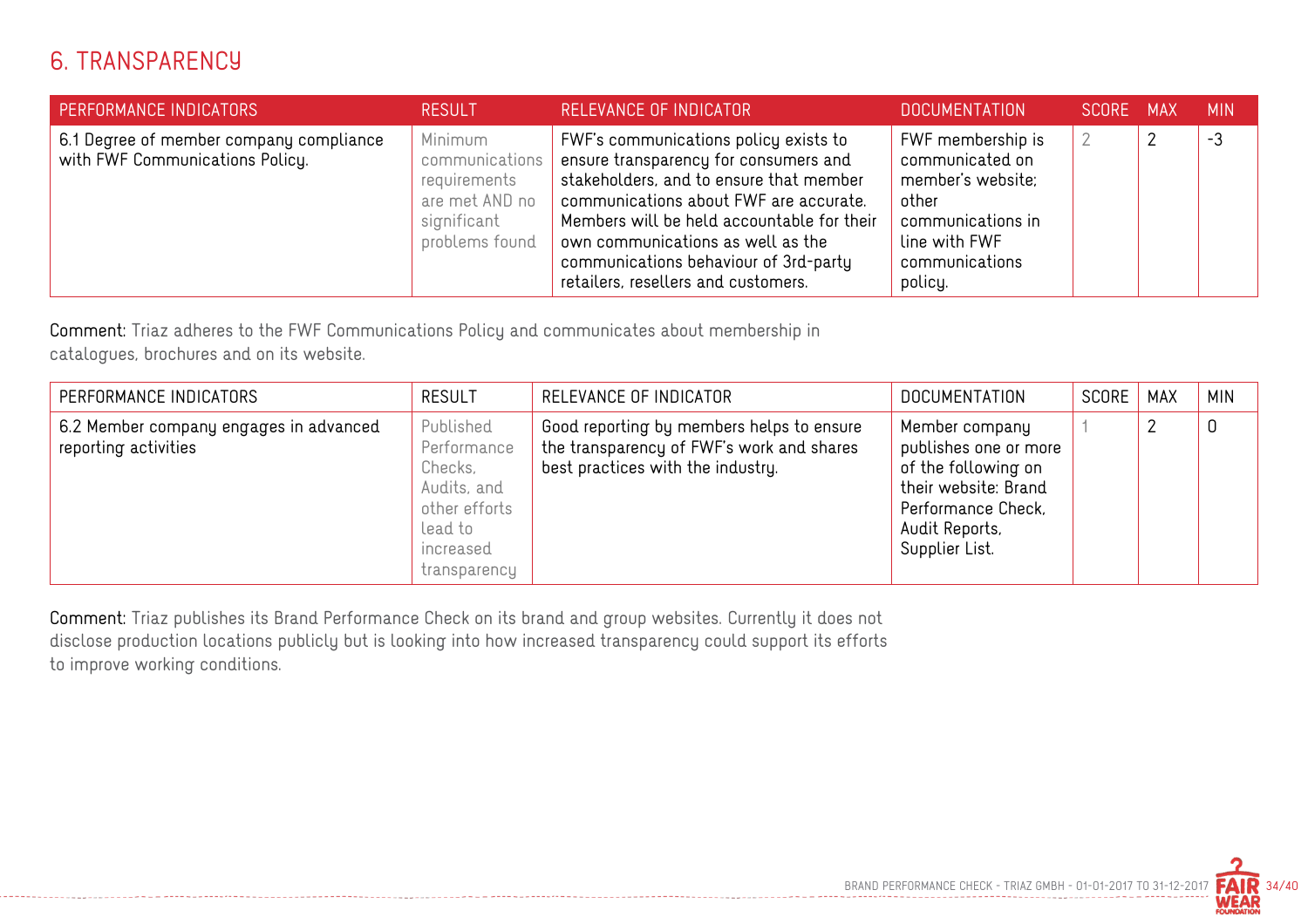| PERFORMANCE INDICATORS                                                                | <b>RESULT</b>                                                             | RELEVANCE OF INDICATOR                                                                                                                                                                                                                               | <b>DOCUMENTATION</b>                                                    | SCORE | MAX | <b>MIN</b> |
|---------------------------------------------------------------------------------------|---------------------------------------------------------------------------|------------------------------------------------------------------------------------------------------------------------------------------------------------------------------------------------------------------------------------------------------|-------------------------------------------------------------------------|-------|-----|------------|
| 6.3 Social Report is submitted to FWF and is<br>published on member company's website | Complete<br>and accurate<br>report<br>published on<br>member's<br>website | The social report is an important tool for<br>members to transparently share their efforts<br>with stakeholders. Member companies should<br>not make any claims in their social report<br>that do not correspond with FWF's<br>communication policy. | Social report that is in<br>line with FWF's<br>communication<br>policy. |       |     | -1         |

Comment: Triaz has submitted its social report to FWF and has published its online.

.............................

## **TRANSPARENCY**

Possible Points: 6

Earned Points: 5

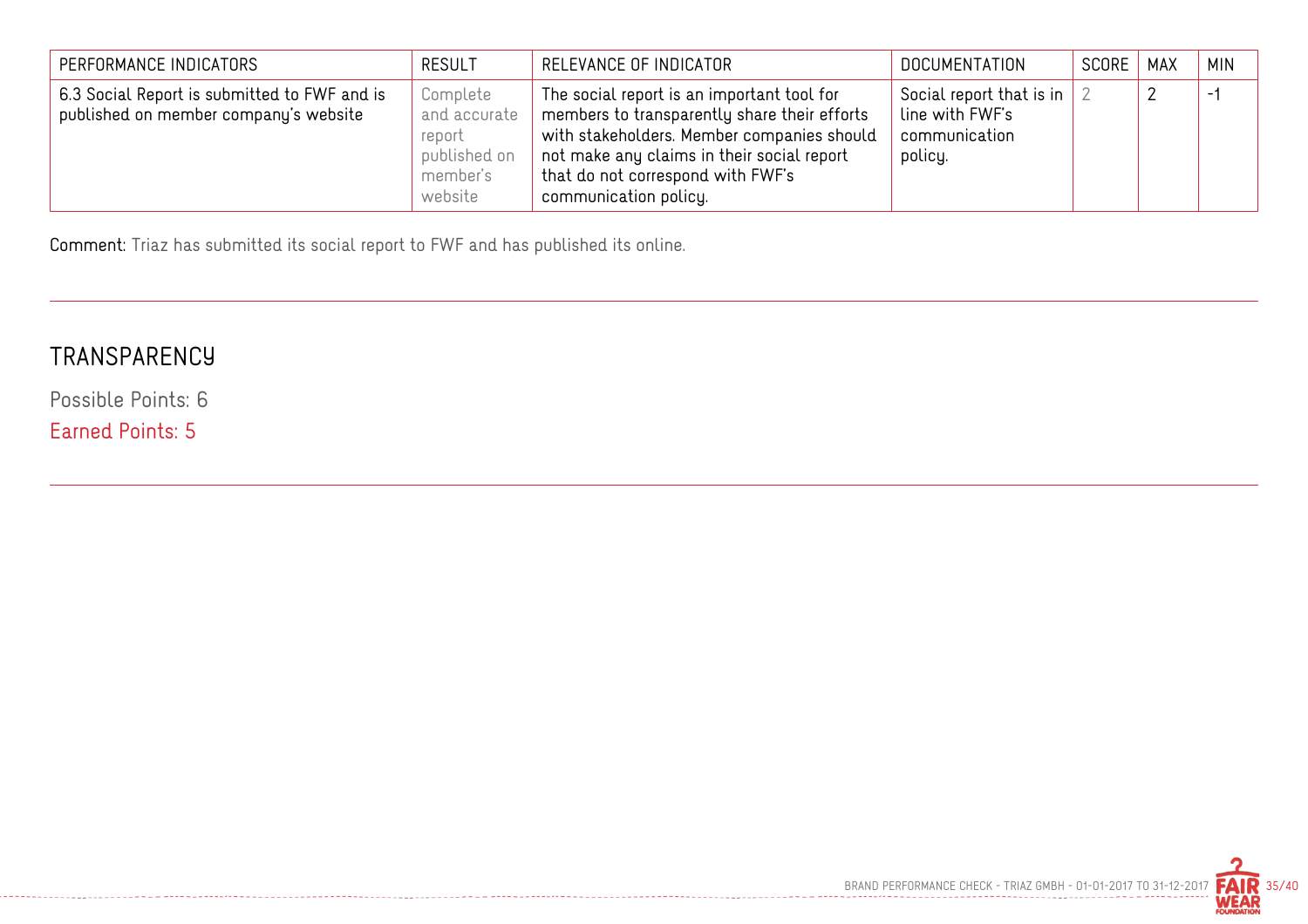## 7. EVALUATION

| PERFORMANCE INDICATORS                                                                                 | <b>RESULT</b> | RELEVANCE OF INDICATOR                                                                                                          | DOCUMENTATION                                              | SCORE MAX | MIN. |
|--------------------------------------------------------------------------------------------------------|---------------|---------------------------------------------------------------------------------------------------------------------------------|------------------------------------------------------------|-----------|------|
| 7.1 Systemic annual evaluation of FWF<br>membership is conducted with involvement of<br>top management | yes           | An annual evaluation involving top<br>management ensures that FWF policies are<br>integrated into the structure of the company. | Meeting minutes,<br>verbal reporting,<br>Powerpoints, etc. |           |      |

Comment: Evaluation of FWF membership is conducted with Triaz's CEO regularly, who is also kept up to date on key issues and highly values FWF membership to support Triaz's efforts on social compliance.

| PERFORMANCE INDICATORS                                                                                                           | <b>RESULT</b> | RELEVANCE OF INDICATOR                                                                                                                                                                                                          | <b>DOCUMENTATION</b>                                                                                                                          | SCORE | MAX | <b>MIN</b> |
|----------------------------------------------------------------------------------------------------------------------------------|---------------|---------------------------------------------------------------------------------------------------------------------------------------------------------------------------------------------------------------------------------|-----------------------------------------------------------------------------------------------------------------------------------------------|-------|-----|------------|
| 7.2 Level of action/progress made on required<br>changes from previous Brand Performance<br>Check implemented by member company. | 49%           | In each Brand Performance Check report, FWF<br>may include requirements for changes to<br>management practices. Progress on achieving<br>these requirements is an important part of<br>FWF membership and its process approach. | Member company<br>should show<br>documentation<br>related to the specific<br>requirements made in<br>the previous Brand<br>Performance Check. |       |     | $-2$       |

Comment: In its last Brand Performance Check Triaz had one requirement to fulfill monitoring requirements for suppliers in low-risk countries. In 2017 Triaz made steps towards fulfilling these requirements and has plans to complete this in 2018, in agreement with FWF. It has made steps on this requirement at about half of it's low risk suppliers, and therefore is awarded half points for this indicator.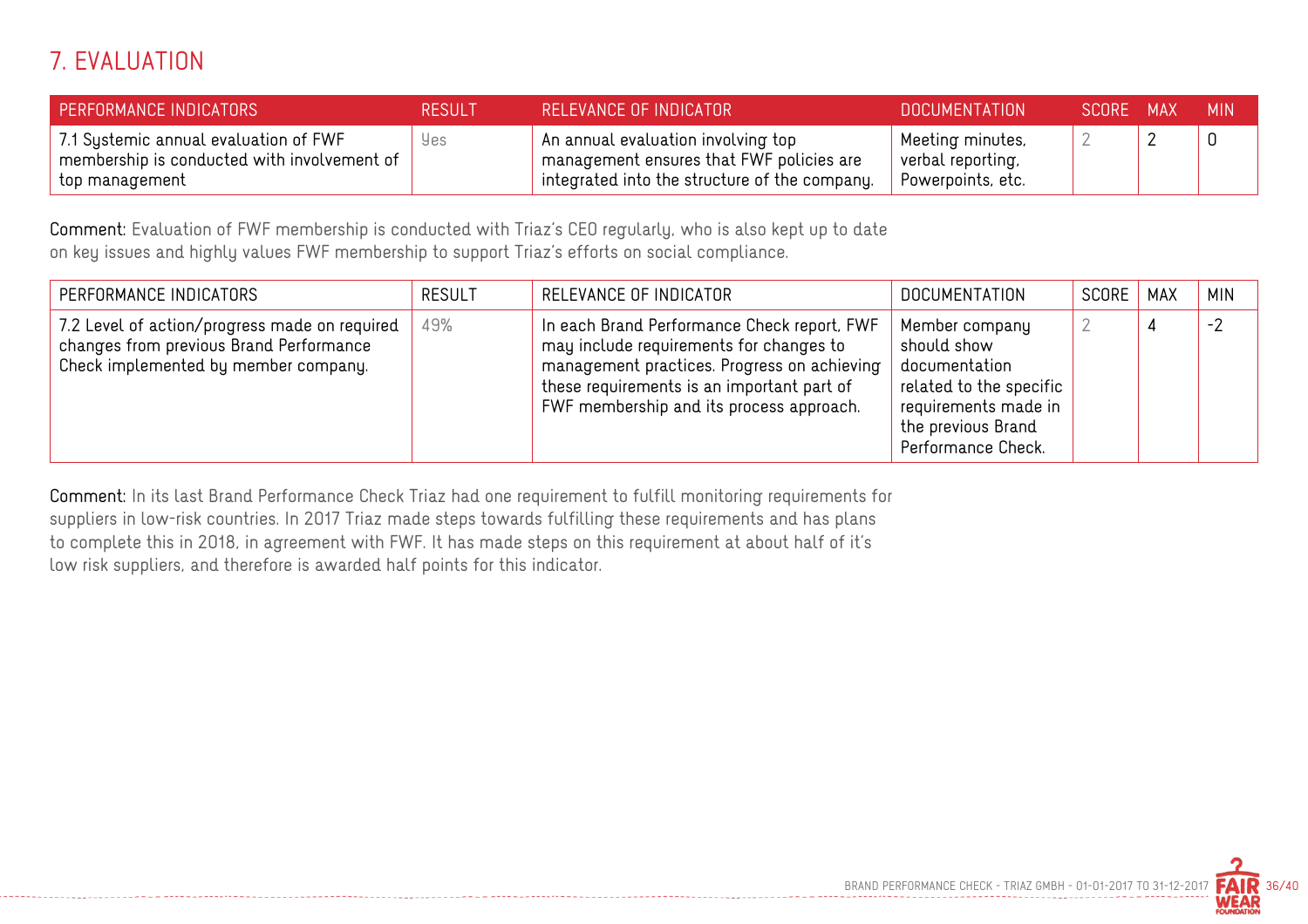# EVALUATION

Possible Points: 6

Earned Points: 4

-------------

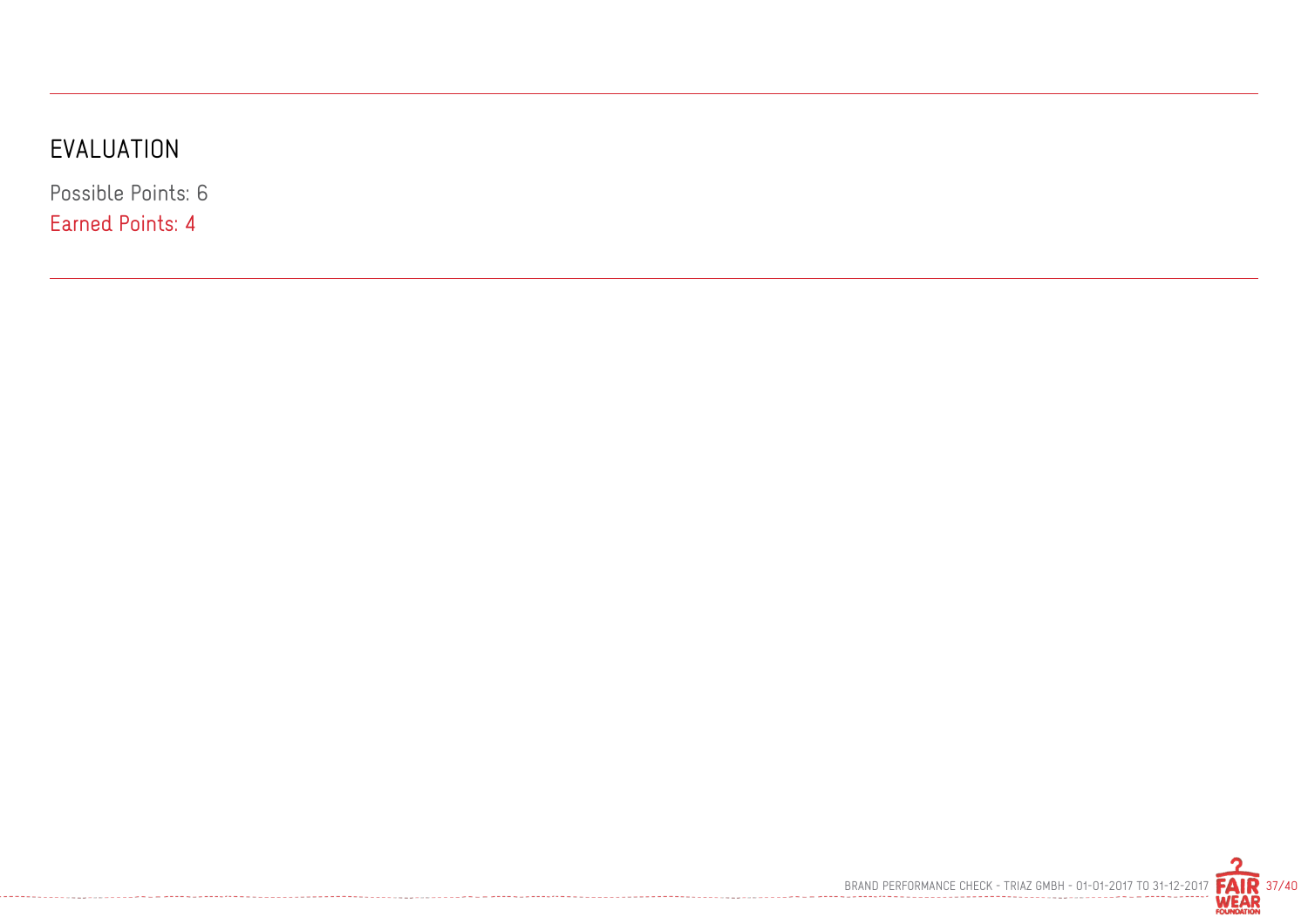## RECOMMENDATIONS TO FWF

Triaz encourages FWF to see how they can better align with other multi-stakeholder organisations and initiatives to support the cooperation of brands on remediation of Corrective Action Plans and complaints. Additionally Triaz would like to see initiatives other than the Fair Labor Association recognised as credible initiatives in scoring of indicator 2.12 re: external production.

-------------------------------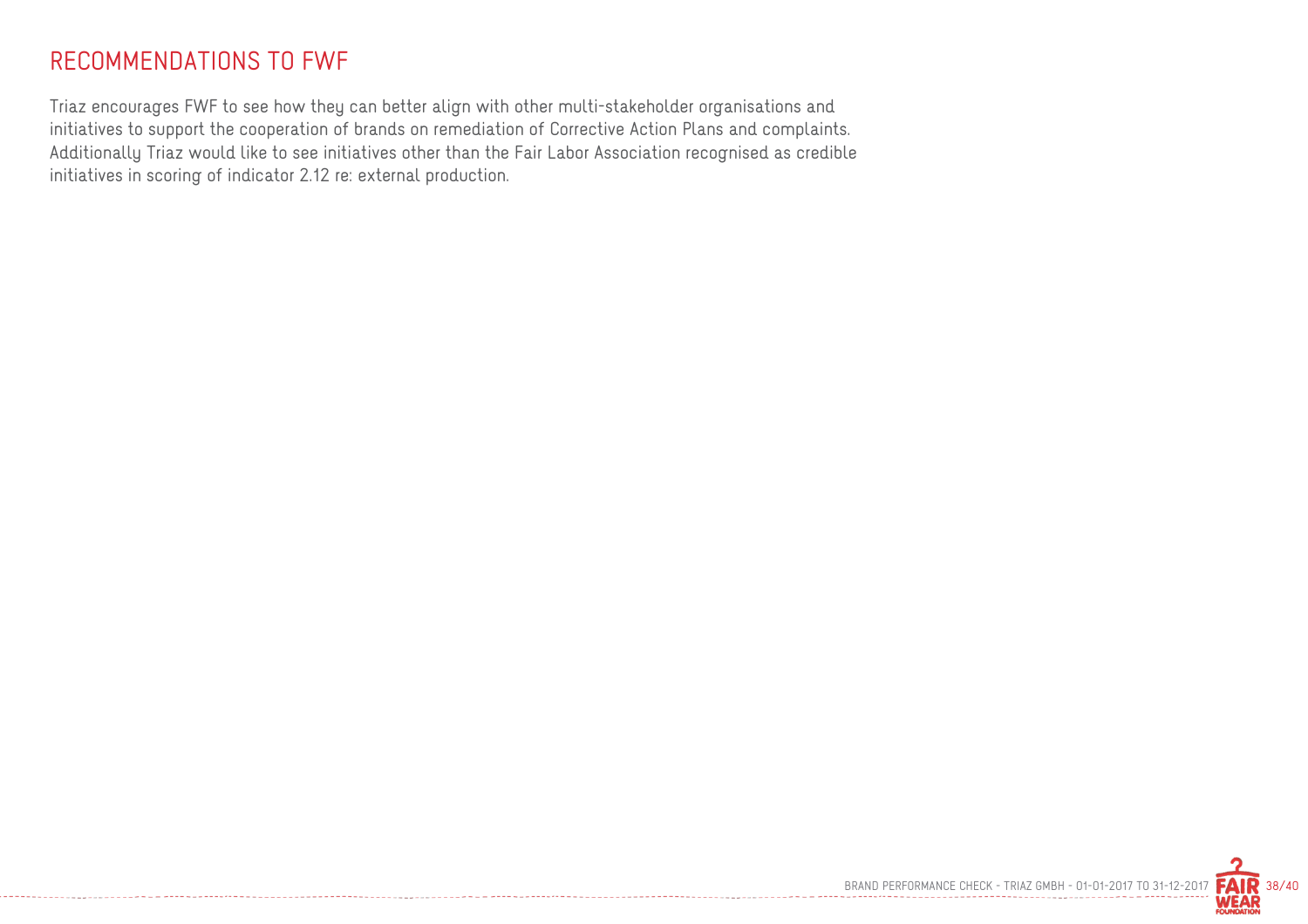## SCORING OVERVIEW

| <b>CATEGORY</b>                | <b>EARNED</b> | <b>POSSIBLE</b> |
|--------------------------------|---------------|-----------------|
| <b>Purchasing Practices</b>    | 34            | 44              |
| Monitoring and Remediation     | 28            | 34              |
| <b>Complaints Handling</b>     | 9             | 13              |
| Training and Capacity Building | 11            | 15              |
| Information Management         |               |                 |
| Transparency                   | 5             | 6               |
| Evaluation                     | 4             | 6               |
| Totals:                        | 98            | 125             |
|                                |               |                 |

BENCHMARKING SCORE (EARNED POINTS DIVIDED BY POSSIBLE POINTS)

78

PERFORMANCE BENCHMARKING CATEGORY

Leader